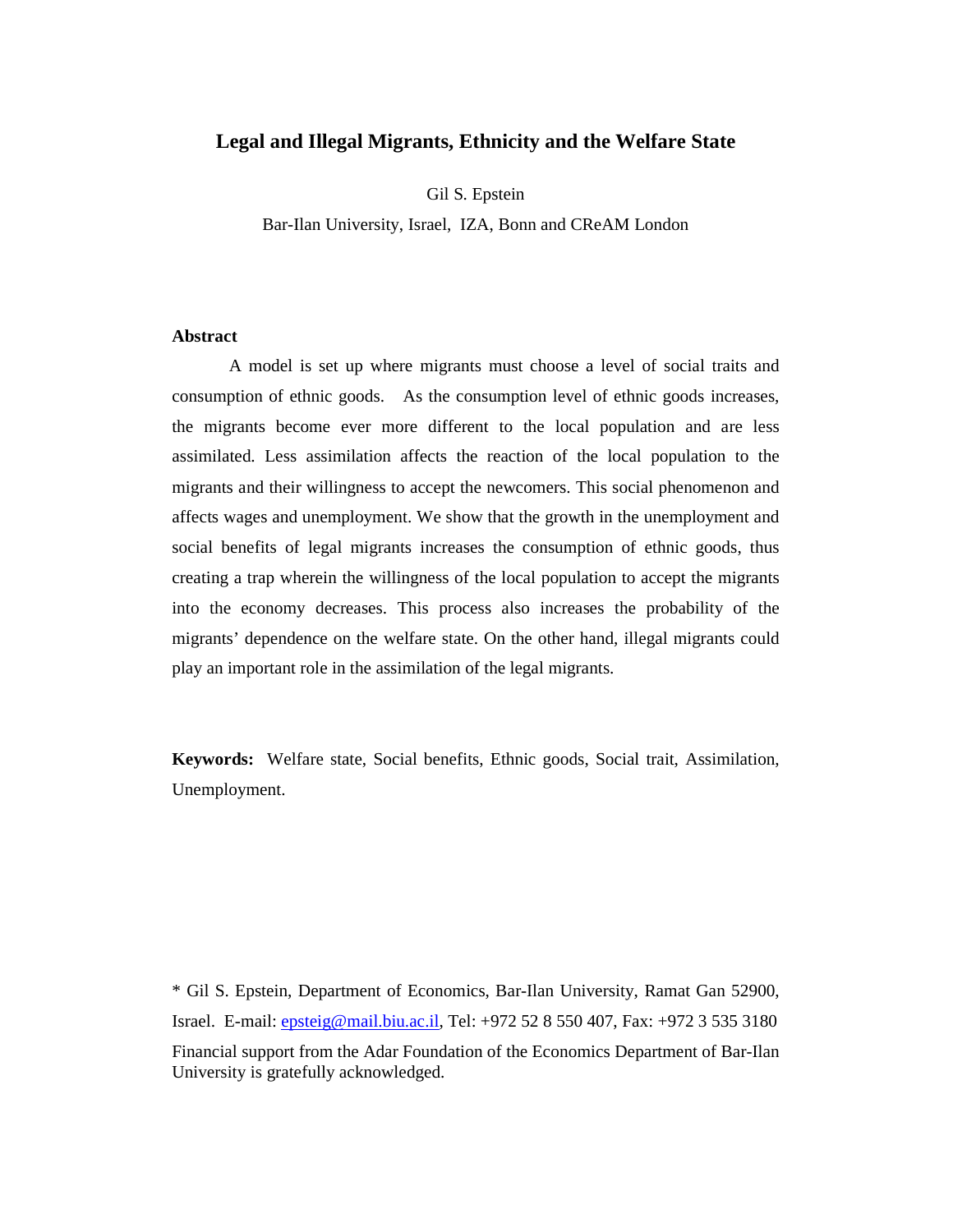#### **1. Introduction**

In this paper we wish to look at the relationship between the welfare state<sup>1</sup>, assimilation and the legal and illegal migrants' participation in the labor market. We consider the relationship between the migrants' consumption of ethnic goods, the willingness of the local population to accept them into the economy and the legality of the migrants' status. This willingness affects the productivity and the wages of both legal and illegal migrants, and thus their employment.

Migrant participation in labor markets is quite complex and, in many ways, different from that of the local population. Studies of migrants around the world show, with a few exceptions, that they tend to earn wages substantially lower than those of a comparable local population (see for example Chiswick, 1978 and Borjas, 1990). To a degree, this reflects a failure on the part of the migrants to undertake the effort to assimilate. The "lack of effort" may well be different for the legal and illegal migrants. In general it can arise from a desire to maintain a cultural heritage or separate identity, which would be lost or reduced if the group assimilated. The failure to take active steps to assimilate can also arise in the face of high adjustment costs, such as inadequate language skills, inter-generational or familial conflicts, and ignorance regarding the host country's labor market.

Various indicators are used to measure the degree to which migrants have assimilated. The most common measures, in the economics literature, are wages and earnings, and there is an extremely large literature which examines the rate and degree of decline in wage and earning differences among various groups. Other indicators include labor force participation, poverty, and education, which is now more frequently examined over several generations. Moreover, for immigrants and their descendants, as the length of time in the host country increases, and assimilation occurs, ,immigrant earnings tend to approach those of the comparable local workers. On occasion, migrants out-perform those workers. Recently Constant, Gataullina and Zimmermann (2009) presented the *ethnosizer*, which measures the ethnic identify of a migrant rather than his ethnicity, using information such as language, culture, societal interaction, history of migration, and ethnic self-identification. Using the GSOEP 2002 data, it becomes that. Alternative: ethnic identity is more persistent in such

 $<sup>1</sup>$  In all EU countries, immigrants are less likely to be on old-age and health benefits because they are</sup> younger. Therefore, our analysis concentrates on unemployment benefits.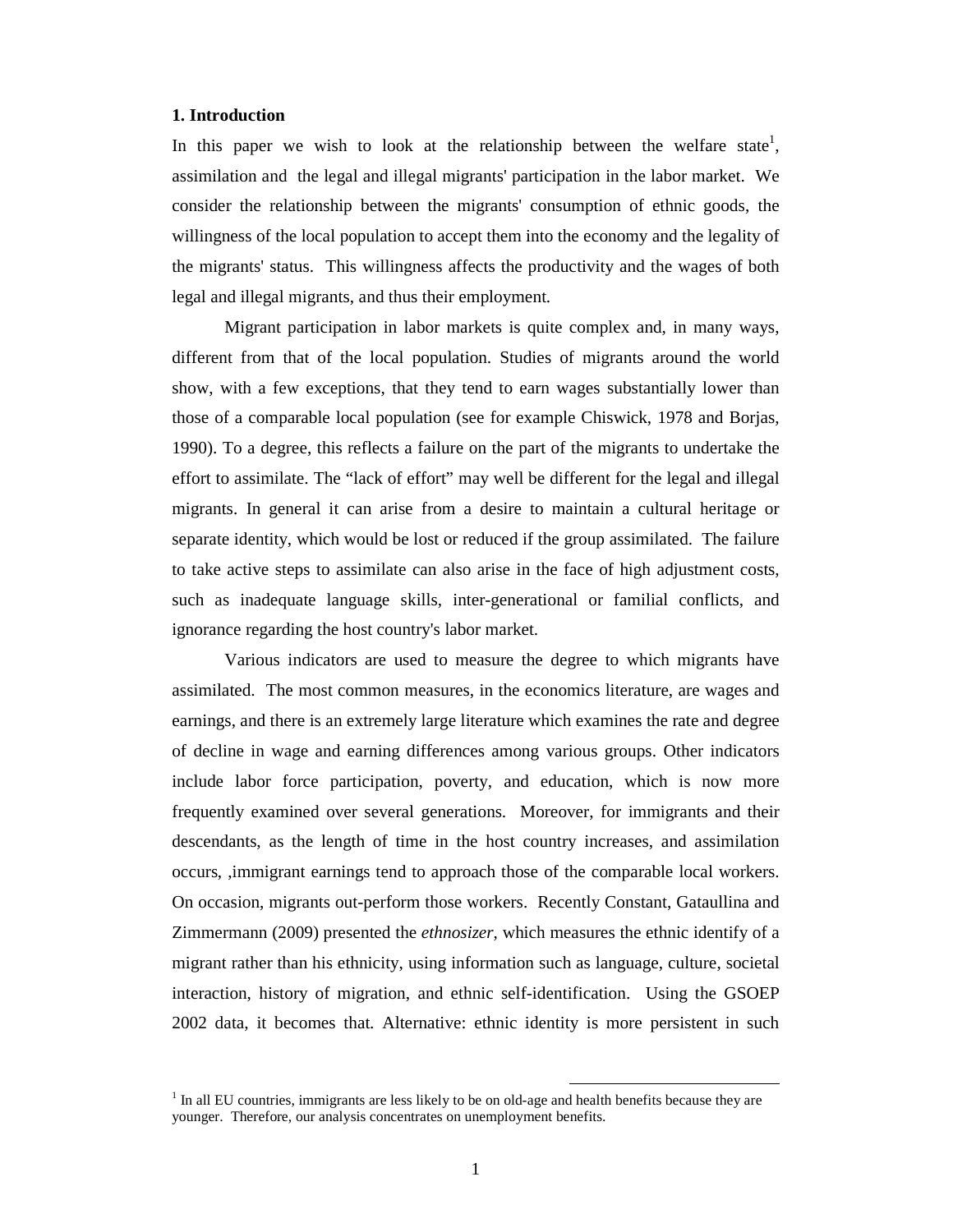specific groups as females, Muslims, and older migrants than in such cultural/religious groups as Catholics or other Christians who assimilate more easily.

Assimilation of migrants in the local culture is a function of three main elements: 1. The legality status of the migrant – legal or illegal. 2. The extent to which the migrants wish to assimilate, the effort they invest in maintaining their difference from the local population or holding on to their heritage, and the consumption of ethnic goods, which distinguishes them from the local population (this may well differ depending on the migrant's status). 3. The degree to which the local population welcomes the migrants. Often the local population is less than welcoming, blaming the migrants for depressing wages and displacing local workers – i.e., causing unemployment of the local population.<sup>2</sup> This presumption has very strong political implications, and is implicit in the calls for increased regulations for immigration, which are heard worldwide. Yet, there is mixed evidence on the migrants' impact on the local workers' majority wages and employment. The migrants' influence depends on whether they are substitutes or complements To the local workers (Gang and Rivera-Batiz 1994). This perception of the local population exists whether migrants actually lower wages and increase unemployment or not, but, the local workers may take active steps to discourage the migrants from assimilating – through discrimination, isolation, and so on.<sup>3</sup>

 Local workers and migrants differ in many ways. One dimension, which distinguishes between the local population and the migrants, is the consumption of specific ethnic goods: the choices of ethnic and religious traits are determined by the consumption of these items. Social customs and the consumptions of ethnic goods take many forms. The simplest type to consider is religion. In all religions individuals have to choose how intensely they wish to keep the laws of their religion. For example, in Islam it could be praying five times a day, going to Mecca once a year, maintaining their dress code, not eating certain food, like pork etc. A Greek immigrant to the USA has to decide if he will keep all the Greek traditions, and whether he will speak Greek at home or send his kids to Sunday Greek school etc.? The level of consumption of ethnic goods may differ from individual to individual. This choice will have an effect on the way the local population accepts the migrants.

 $2$  On assimilation and international trade see Epstein and Gang (2006).

<sup>&</sup>lt;sup>3</sup> The 1997 Euro Barometer survey contained a question on racism. Nearly 33 percent of those interviewed openly described themselves as "quite racist" or "very racist".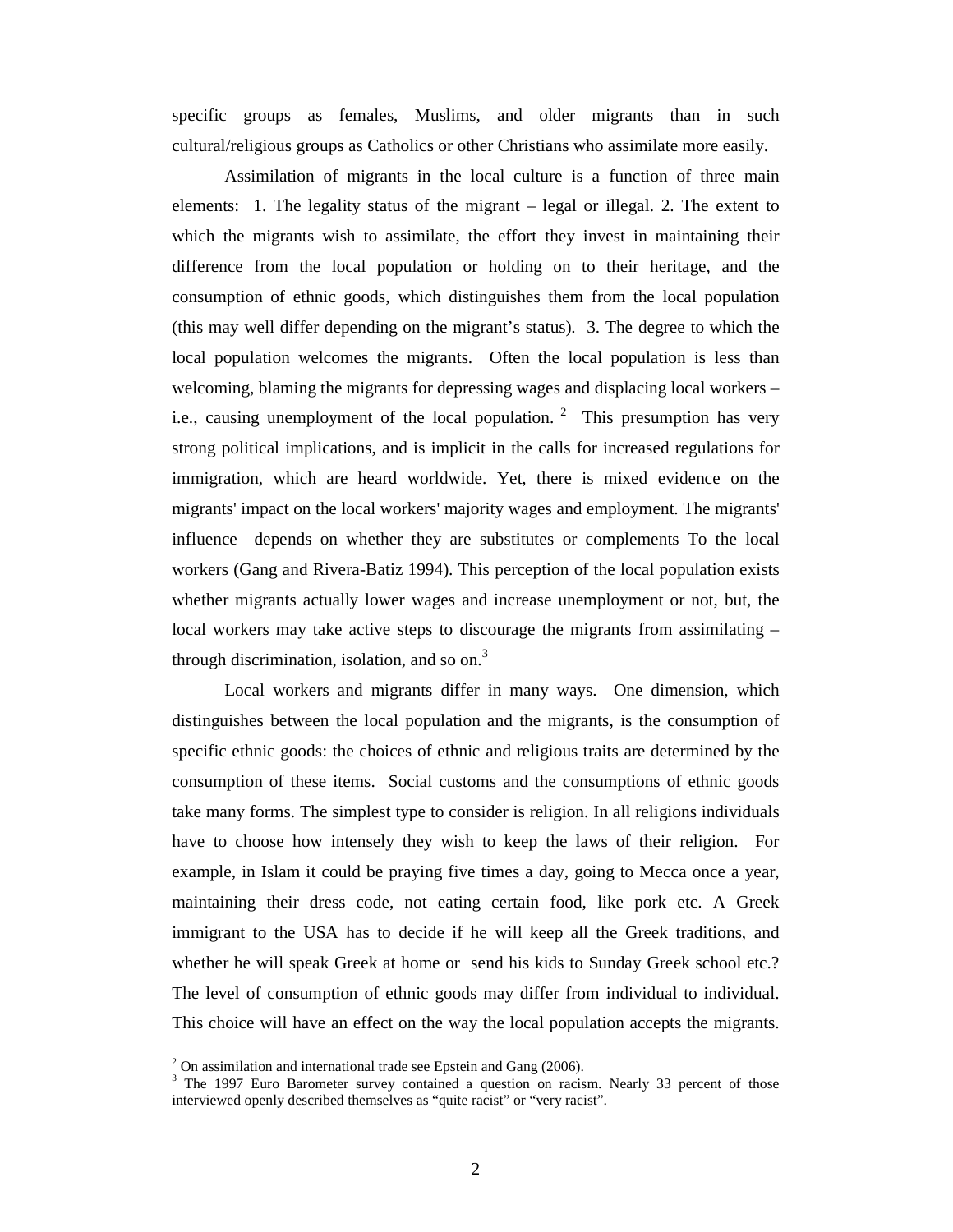The level of consumption of ethnic goods may be affected (in equilibrium) by the legal status of the migrants.

The question of assimilation and integration into the labor market of the host country has been analyzed in the literature (see for example, Boeri, Hansen and McCormick, 2002, Bauer, Lofstroem and Zimmermann, 2000 and Venturini, 2004). According to the standard economic models in this field, the degree of assimilation is influenced by individual factors, the characteristics of the home and host countries, the migration motive, and the expected migration duration. The greater the similarity between the sending and the receiving countries, i.e. the type of ethnic goods each country consumes,, the more rapid is the assimilation.<sup>4</sup>

Migrants have to choose their actual level of social traits. Choosing a person's traits has a cost. For example, going every Sunday to church, praying a few times a day, not working on the Sabbath, not eating specific type of foods or at certain places, wearing specific clothes etc., all have opportunity costs. On the other hand, there are benefits from keeping their ideal (satiation) social traits, and any deviation also has a cost. Bisin and Verdier (2000) developed an economic framework, which studied a similar type of evolution about the persistence of ethnic and religious traits and the role of marriage in the development of the cultural traits of children. In contrast to Bisin and Verdier (2000), we look at how the wage structure and unemployment benefits are affected by the choice of the migrants. Looking at a specific group, Berman (2000) considers the case of the Israeli Ultra-Orthodox men, who study fulltime in yeshiva till the age of 40 on average. The paper looks at the question of why fathers, with families living in poverty, choose yeshiva over work. Berman (2000) shows that Yeshiva attendance signals commitment to the community, which provides mutual insurance to members. Our paper differs from this approach since we do not consider the specific type of economy where devotion creates a signal to the community and provides benefits to the individual from such devotion.

The growth perspectives of European Union member countries are seen to be crucially related to the challenge of mobilizing people to work. One issue is that noneconomic migrants have more difficulties in economic performance and labor market

<sup>&</sup>lt;sup>4</sup> On the concept of ethnic human capital, Chiswick (2009) shows that economic determinants of 'successful' and 'disadvantaged' group outcomes are sensitive to the relationship between ethnic and general human capital, especially with regard to externalities in the processes by which they are formed. Policies that welcome ethnic diversity within the larger society without encouraging separation would be desirable. A genuinely inclusive policy of multiculturalism would also be beneficial.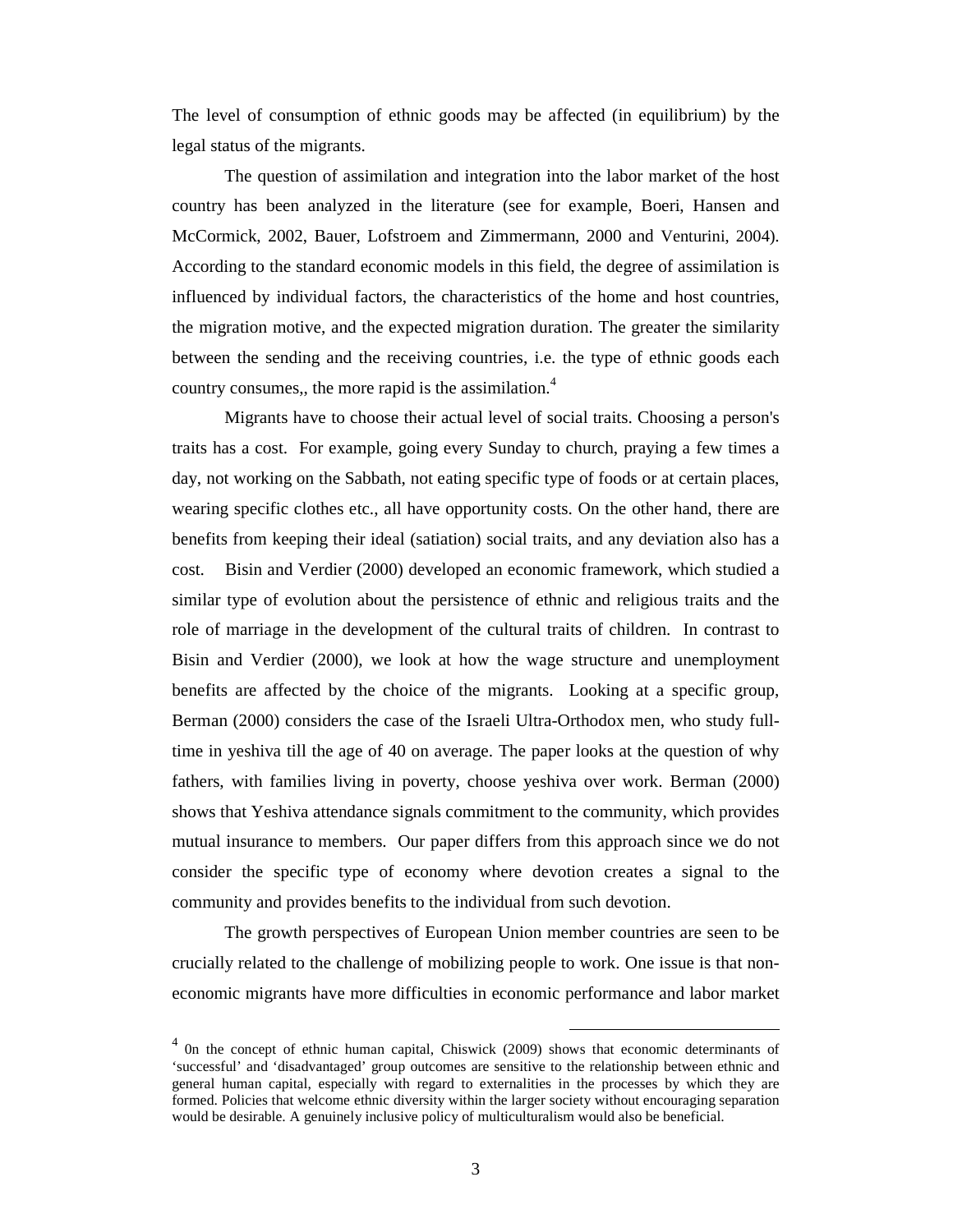integration, and provide a larger potential burden to the social security systems than do economic migrants. Recent work in Denmark and Germany (see Tranaes and Zimmermann, 2004, Schultz-Nielsen and Constant, 2004, Constant and Zimmermann, 2005 and Constant, Gataullina and Zimmermann, 2009) has provided new evidence, which indicates that an ever-rising quota of immigrants is unavailable to the labor force. Instead, migrants arrive as refugees, asylum seekers or for family reunification purposes. Differences in labor market attachment might be due to differences in individual characteristics across and within ethnicities, as we claim in this paper.

We set up a model where migrants have to choose their level of social traits and consumption of ethnic goods. Each migrant has his/her own ideal (satiation) social traits on the basis of which they choose their consumption level. As the consumption of ethnic goods increases, the migrants become more unlike the local population and are less assimilated. Limited assimilation affects the reaction of the local population to the migrants and their willingness to accept them. This affects wages and unemployment. We show that in unemployment social benefits affect the migrant's social chosen traits and their dependency of the welfare state. This effect differs depending on the migrant's legality status.<sup>5</sup> It is also argued that employed illegal migrants may increase the assimilation process of the legal migrants into the new host country.

#### **2. The model**

Each individual (family) has to choose his/her social trait level. This social trait can be seen as ethnic goods consumed by the individual. The migrant's utility,  $u$ , is a function of four components: *(i)* the ideal level (the satiation) of the social traits that this individual (family) believes it should aspire to, *I* (this is also called many times in the literature the bliss point or the satiation point); *(ii)* the actual level of the social traits the migrant decides to follow,  $x^6$ ; *(iii)* the consumption of other products represented by product *y*; and *(iv)* the effort invested by the migrant at the workplace,  $e$  – those that are unemployed invest zero effort  $(e=0)$  and those that work invest a

<sup>&</sup>lt;sup>5</sup> This may help understanding the phenomena under which immigrants (Germany, Sweden and Denmark) account for approximately 10 percent of the total population and [are recipients of] receiving over 30 percent of the total cash welfare expenditures (Wildasin, 2004).

<sup>6</sup> One could think of *x* as the level of ethnic identity as measured by the *ethnosizer* index (see Constant, Gataullina and Zimmermann, 2006).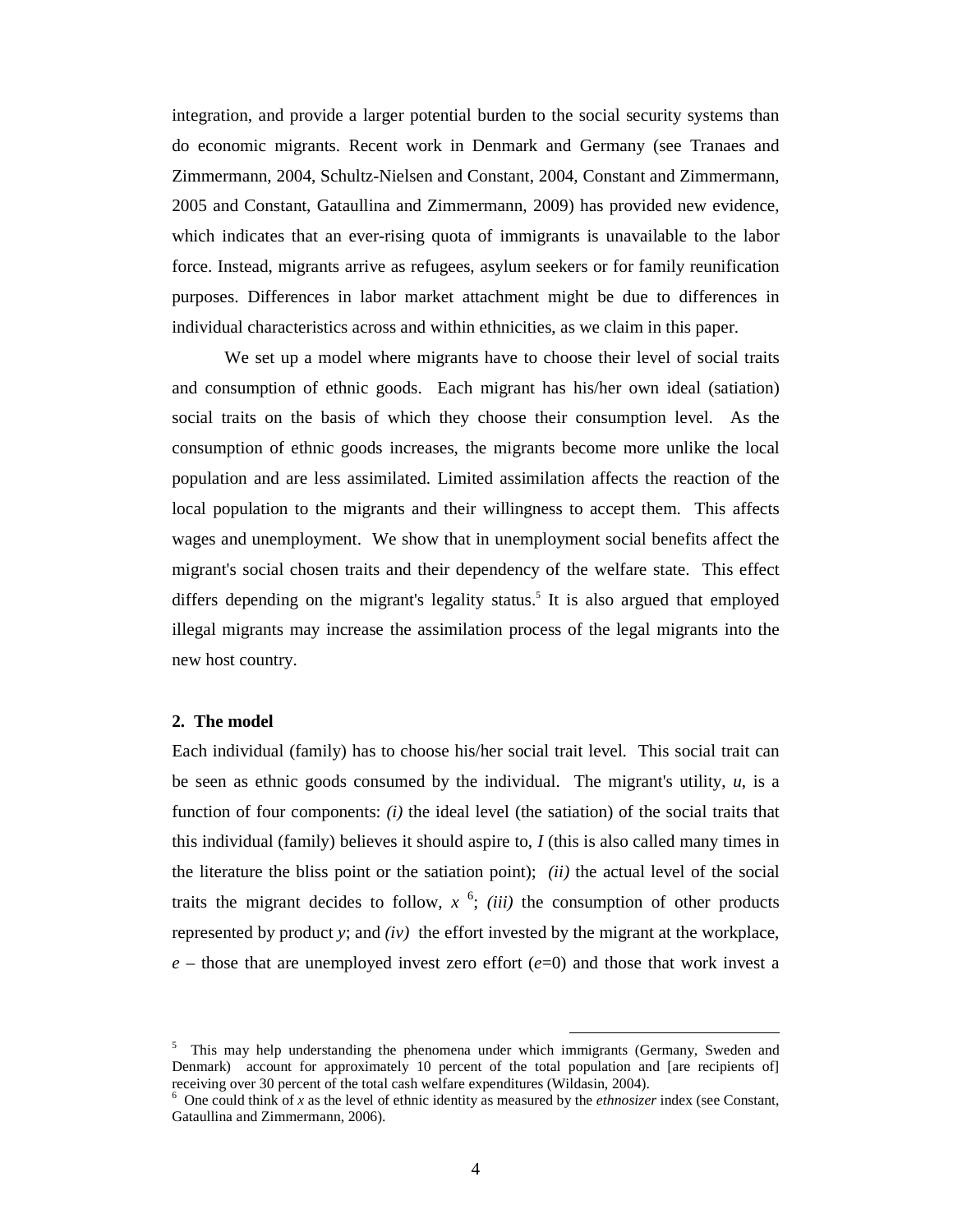fixed level of  $e$  (>0). Below we explain how each of the different variables affects the payoff function of the migrant.

 All migrants, legal and illegal, differ in only one dimension, and that is the ideal (satiation) level of social traits they believe they should hold. It is assumed that migrants are distributed uniformly across different levels of the ideal social traits on the interval  $[I, \overline{I}]$ :  $I_i \sim U(I, \overline{I})$ .

Migrant *i*'s payoff equals to: <sup>789</sup>

(1) 
$$
u_i = -v(I_i - x_i) + y_i - e_i
$$

Let us now look into first component of the utility function:  $v(I_i - x_i)$ , which is the migrant's decrease in utility after choosing an actual level of ethnic goods, level *x,* while his ideal (satiation) level is *I*. The individual's utility decreases if the individual deviates from his ideal social trait. This deviation can go both ways. Increasing the actual level over the ideal or decreasing the level below the ideal, which will cause the utility to decrease. It is clear that the migrant would prefer to be at his/her ideal position (satiation point); however, this is not always possible. Notice that if the migrant chooses a trait level, which equals his/her ideal, he/she will be at the maximum utility level.

We assume that as the  $v(a)$  satisfies:

$$
(2) \qquad \qquad \frac{\partial v(a_i)}{\partial |a_i|} > 0
$$

Namely, deviating from the ideal (satiation/bliss) point,  $I_i$ , decreases the utility. Thus, if we change the actual level  $x_i$  and get closer to the ideal point,  $I_i$ , then the decrease in the utility,  $v_i(.)$ , will be smaller and thus the utility increases. If we increase the actual level beyond (or decrease it below) the ideal point, then the utility will decrease as a

<sup>&</sup>lt;sup>7</sup> For example  $u_i = -\left(I_i - x_i\right)^2 + y_i - e_i$ 

<sup>&</sup>lt;sup>8</sup> There exists a disutility from working (Shapiro, and Stiglitz, 1984 and Epstein and Hillman, 2003).

 $9$  The use of such a utility (loss function) is not new, see Brekke, Kverndokk and Nyborg (2003) and Epstein (2007). Akerlof and Kranton (2000) offer a novel theoretical framework of the utility maximization function by incorporating an individual's self-identification as powerful motivation for behavior. They imply that if individuals achieve their "ideal self" and are comfortable with their identity, then their utility increases, otherwise, it decreases.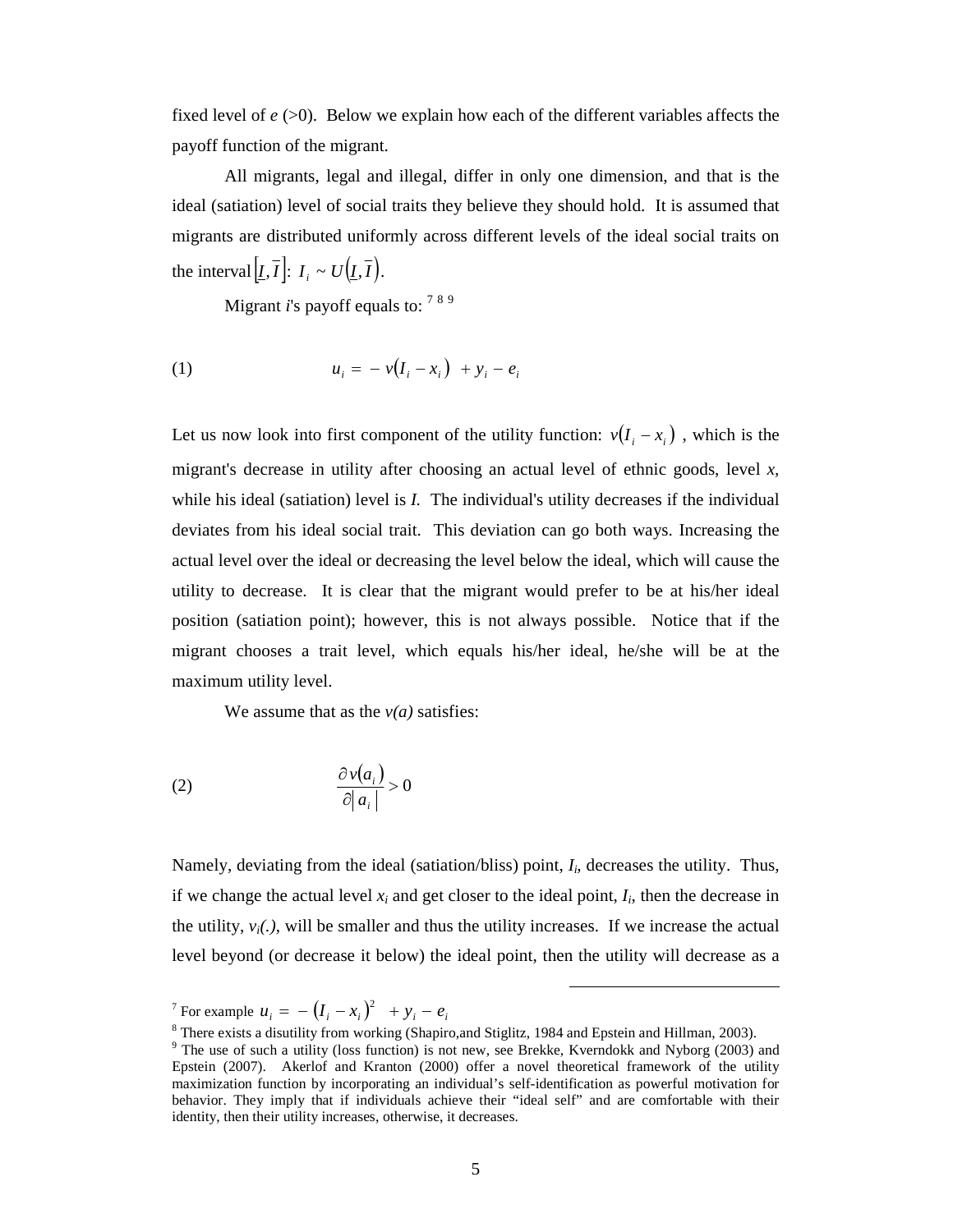result of such a deviation. We have not assumed anything regarding the symmetry of the function  $v(.)$ . If the function is symmetric, then a deviation in each direction has the same consequence on the payoff function of the migrant. In other words, increasing the trait or decreasing it by one unit over or below the ideal (satiation/bliss) level, will have the same effect on the migrant's utility. In reality, it may well be that the function is not symmetric, namely, increasing the level of consumption of the ethnic goods decreases the utility by less than the change in the other direction. This, of course, will be a function of the migrants' preferences. If the migrants care about their special social traits, they may prefer to increase their actual traits above the ideal, rather than decrease them.

#### **Budget constraint**

Each migrant can consume two types of products: the social traits, *x*, and all the rest of the products represented by the product *y*. The price of a unit *x* is denoted by  $P_x$ while we normalize the price of product *y* to unity.

 Each migrant either legal or illegal, denote the index *s* to represent the migrants status:  $s = n$  for the illegal migrants and  $s = l$  for the legal migrants.

Each individual can chose to either work or be unemployed. Unemployed migrants obtain social benefits at a level of  $sb(s)$   $(s=n,l)$ , and an employed worker obtains an income of  $w(s)$ . We assume that the earnings from working are always greater than the social benefits obtained by the unemployed:  $w(s) > sb(s)$ . The income *w* is a function of the social trait level chosen by the employed worker. There exists a larger literature<sup>10</sup> which considers the connection between assimilation of migrants and their earnings. It has been shown that the more a migrant assimilates, his/her earnings increase, which means that the migrant chooses a low level of social trait (a low level of *x*). For a more detailed analysis of the connection between wages, production and ethnicity see the appendix. Therefore, it is assumed that as the level *x*

 $10$ See Constant and Zimmermann, (2005) and Constant, Gataullina and Zimmermann, (2006) on ethnicity and earnings. See Chiswick's (1978, 1991, 1998), Dustman (1997), McManus, Gould and Welch (1983), Trejo (1997), Berman, Lang and Siniver (2003) and Pendakur (2002) on language proficiency migrants and earnings. Culter and Gleaser (1997) and Borjas (2000) on segregation of minorities and earnings.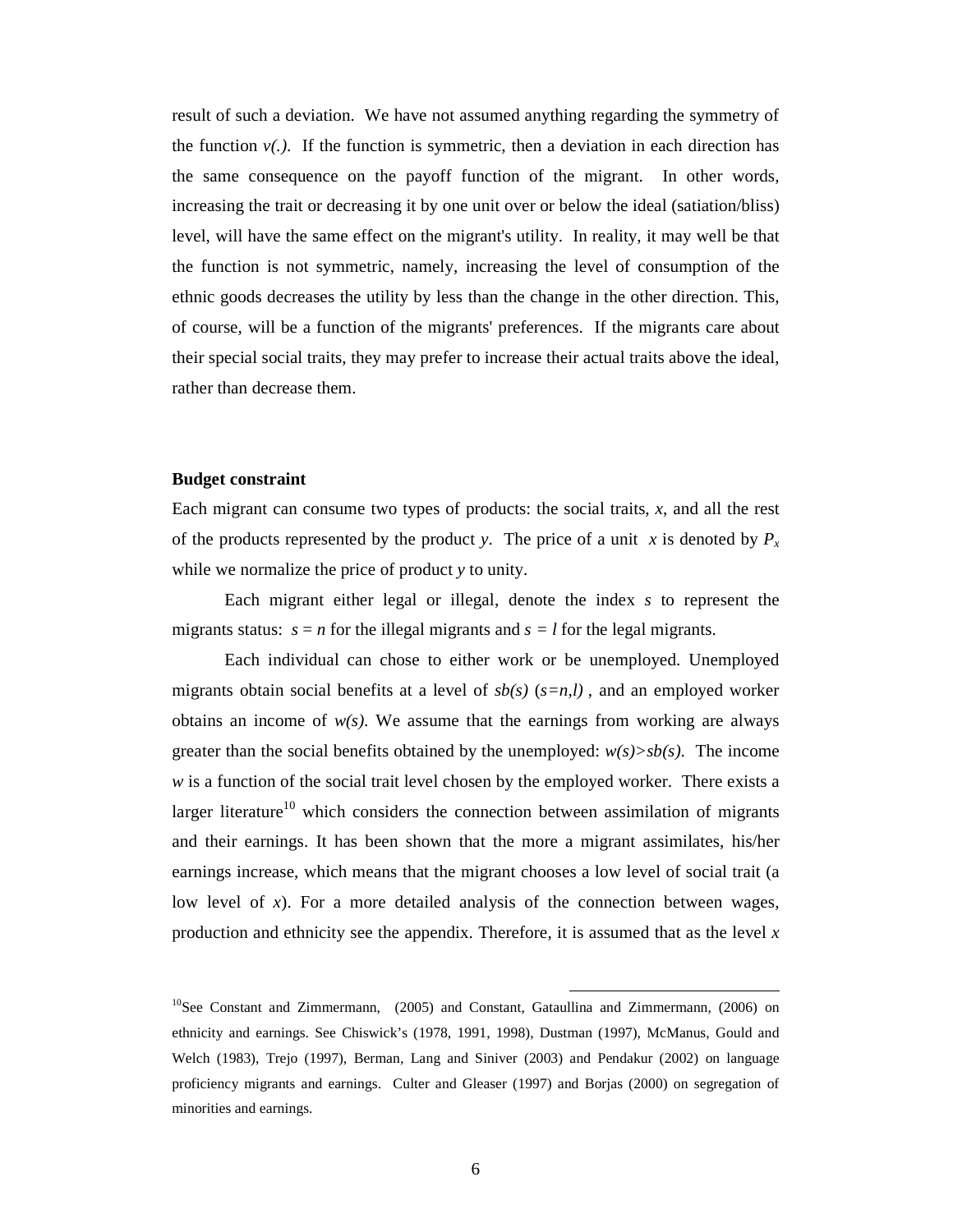increases, the wages are at decrease:  $\frac{\partial w(x_i)}{\partial x} < 0$ ∂ *i i x*  $\frac{w(x_i)}{2}$  < 0.<sup>11</sup> Moreover, the wage of an assimilated migrant is given by *w*(0).

Denote by  $er_i$  the earnings of migrant  $i$ . Therefore, the budget constraint of migrant *i* will be given by

$$
(3) \t\t y_i + P_x x_i = er_i(s)
$$

The earnings, *er*, equal to the social benefits, *sb*, in the case of an unemployed migrant and equal to the wages earned at the workplace in the case of an employed migrant: *w(x)*.

From (3) and (1) we obtain that the utility of a migrant is given by

(4)  

$$
u_i(un, s) = -v(I_i - x_i) + sb(s) - P_x x_i \t\t \text{if} unemployed
$$

$$
u_i(em, s) = -v(I_i - x_i) + w(x_i, s) - P_x x_i - e \t\t \text{if } employed
$$

A migrant chooses the optimal level of consumption of ethnic goods – social traits that maximize his utility *u*. The first order conditions of the unemployed and employed are given by:

$$
\frac{\partial u_i(un)}{\partial x_i} = \frac{\partial v(I_i - x_i)}{\partial x_i} - P_x = 0 \quad \text{if unemployed}
$$

$$
\frac{\partial u_i(em)}{\partial x_i} = \frac{\partial v(I_i - x_i)}{\partial x_i} + \frac{\partial w(x_i, s)}{\partial x_i} - P_x = 0 \quad \text{if employed}
$$

We assume that the second order conditions are satisfied,

(5)

(6) 
$$
-\frac{\partial^2 v(I_i - x_i)}{\partial x_i^2} < 0 \quad \text{and} \quad -\frac{\partial^2 v(I_i - x_i)}{\partial x_i^2} + \frac{\partial^2 w(x_i)}{\partial x_i^2} < 0
$$

 $11$  One way of looking at this is that as one invests more time in consuming ethnic goods, he has less time for work.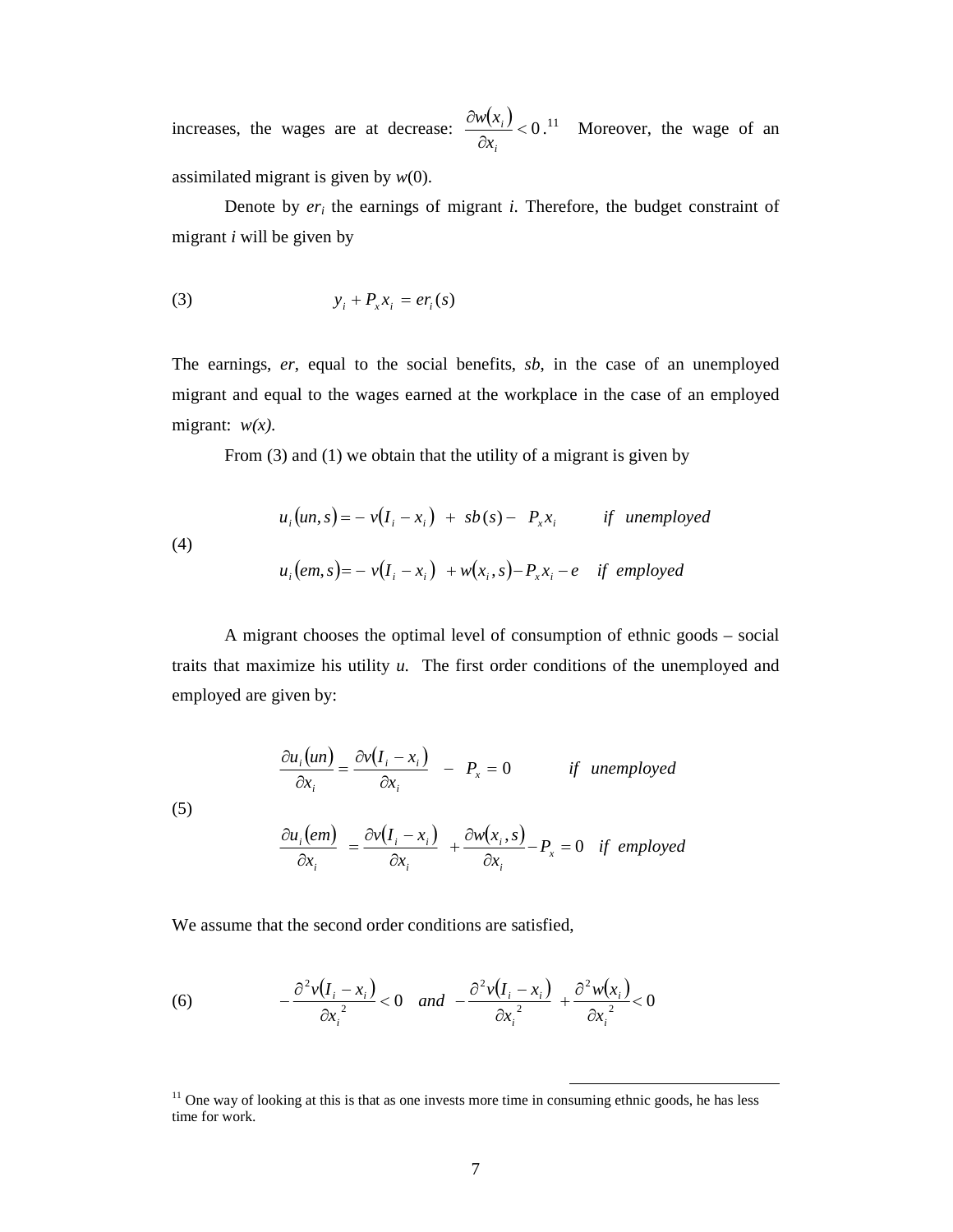Denote by  $x_i^*(un, s)$  *and*  $x_i^*(em, s)$  the optimal level of consumption of ethnic goods – as the social traits of the migrant for the unemployed and employed migrants, respectively, with a legality status of *s*.

From  $(5)$  it is clear that for the same ideal level  $I_i$  the consumption of ethnic goods of the employed migrant will be lower than that of the unemployed. The reason for this is that the employed has additional cost to those of the unemployed for consuming the ethnic goods. This additional cost is the reduction in wages from consuming ethnic goods. Unemployed migrants obtain a fixed social benefit which is not a function of the level of consumption of ethnic goods. Thus,

(i) For any given ideal level I<sub>i</sub>, the unemployed migrant consumes more ethnic goods *(social trait) than the employed migrant:*  $x_i^*(un, s) > x_i^*(em, s)$ .

Let us now consider the effect an increase in the ideal level has on the optimal

consumption of ethic goods. It can be verified that 2 2 2 \* *i i i i i i i x u*  $x_i \partial I$ *u I x* ∂ ∂  $\partial x \cdot \partial$ ∂ −= ∂ ∂ . Since the

second order conditions are satisfied,  $\frac{u_i}{2r^2} < 0$  $\frac{2u_i}{1}$  < ∂ ∂ *i i x*  $\frac{u_i}{2}$  < 0, the sign of *i i I x* ∂  $\partial x^*$ equals to the sign of

*i i i*  $x_i \partial I$ *u*  $\partial x_i \partial$  $\partial^2$ .  $i^{\mathbf{U} \cdot i}$ *i*  $x_i \partial I$ *u*  $\partial x_i \, \partial$  $\partial^2$  equals (for both employed and unemployed migrants to  $(I_i - x_i)$ *i i*  $i \rightarrow i$  $x_i$   $\partial I$  $v(I_i - x)$  $\partial x$ . ∂  $\frac{\partial^2 v(I_i - x_i)}{\partial x_i}$ . Since from (6) we know that  $-\frac{\partial^2 v(I_i - x_i)}{\partial x_i^2} < 0$  $\frac{2v(I_i-x_i)}{I}$ ∂  $-\frac{\partial^2 v(I_i$ *i*  $i \sim \lambda_i$ *x*  $\frac{v(I_i - x_i)}{i}$  < 0 it follows that  $\frac{(I_i - x_i)}{2} > 0$  $\frac{2v(I_i-x_i)}{2}$ ∂  $\partial^2 v(I_1$  $i \rightarrow i$  $x_i I$  $\frac{v(I_i - x_i)}{2} > 0$ . Thus,  $\frac{\partial x_i^*}{\partial x} > 0$ \*<br>-<br>- > ∂ ∂ *i I*  $\frac{x_i^*}{\cdots} > 0$ :

 $(iii)$  Increasing the ideal level  $I_i$  increases the optimal choice of consumption of ethnic *goods by the migrant.* 

*i*

*ii*

Denote by  $u_i^*(em, s)$  *and*  $u_i^*(un, s)$  the optimal utility the employed and unemployed migrant with an illegality status of *s* given their optimal consumption of social trait. Thus,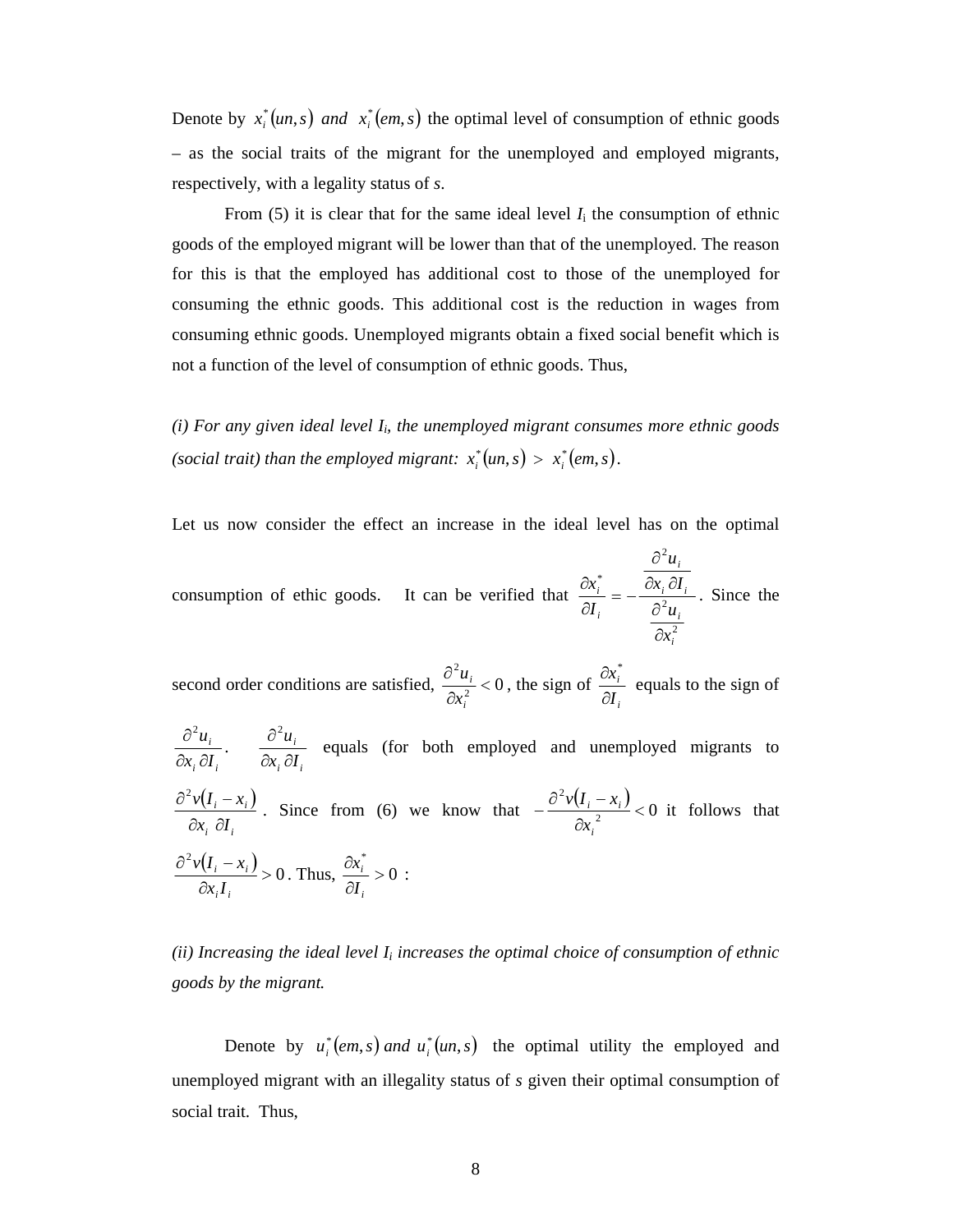$$
u_i^*(un, s) = -v(I_i - x_i^*(un, s)) + sb(s) - P_x x_i^*(un, s) \qquad \text{if} \text{ unemployed}
$$
  

$$
u_i^*(em, s) = -v(I_i - x_i^*(em, s)) + w(x_i^*(em, s)) - P_x x_i^*(em, s) - e \quad \text{if} \text{ employed}
$$

(7)

Let us now consider the case where an immigrant has to choose whether to be employed or unemployed. The migrant will choose to be employed if his utility from being employed is greater than his utility from being unemployed. Denote by  $I^*$  the level of the ideal consumption of ethnic goods which will make an individual indifferent to whether he/she is employed or not. Namely,  $I^*$  must satisfy the following equality:

(8)  
\n
$$
-v(I^* - x_i^*(un, s)) + sb(s) - P_x x_i^*(un, s) = -v(I^* - x_i^*(em, s)) + w(x_i^*(em, s)) - P_x x_i^*(em, s) - e
$$

Remember from *(i)* that for any given ideal level *I*,  $x_i^*(un, s) > x_i^*(em, s)$ . Moreover, from the first order conditions of the employed and unemployed migrants (eq. (5)) it is clear that for any *I.*  $I_i^* - x_i^* (un, s)$  is constant, and for the employed migrant the higher the ideal level, the larger will be the difference between the ideal and actual level of consumption of ethnic goods(social traits):  $(I - x^*(em))$ 0 \*  $>$ ∂ ∂(1 – *I I x em* . Therefore, we may conclude that,

(iii) Those migrants who have an ideal (satiation) preference lower than I<sup>\*</sup>will *choose to be employed and those with an ideal preference above*  $I^*$  *will chose to be unemployed. <sup>12</sup>*

 $12$  If we would assume that a high level of actual consumption of social traits provides the individual with recognition of the community status and, as Berman (2000) shows, it signals commitment to the community providing mutual insurance to those consuming high levels of social traits, we will find that the utility would have an extra component, which would be positively related to the individual consuming a social trait higher than the average. It is clear from the analysis presented above that if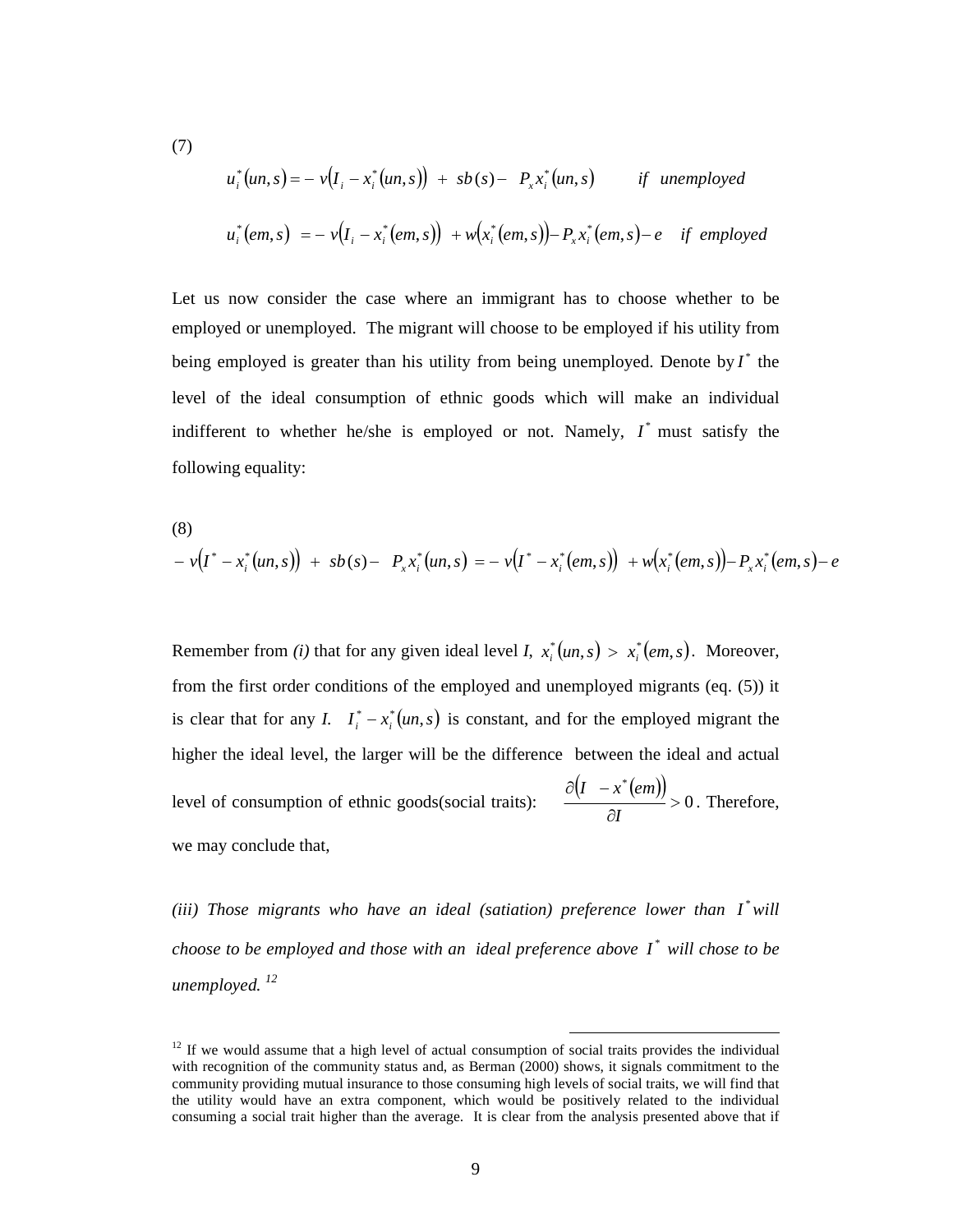



It is clear from (8) that if we increase the unemployment benefits, *sb*, the ideal (satiation) preference, which will make the migrant indifferent to being employed or unemployed, will decrease. Moreover, if for every given  $x$  the wage level of the employed decreases, the ideal level, *I*, which will make the migrants indifferent to being employed or unemployed, will decrease and more migrants will choice to be unemployed.

*(iv) Increasing social benefits will increase the proportion of unemployed migrants. (v) Decreasing the wages, which each employed migrant receives for a given level of consumption of ethnic goods, will increase the number of unemployed migrants.* 

#### *Legality Status of the Migrants*

 $\overline{a}$ 

Let us now consider how the legality status of the migrants affects the level of the ideal consumption of ethnic goods which will make an individual indifferent to whether he/she is employed or not. Denote this level by  $I^*(s)$  ( $s=n, l$ ).

There are two main differences between legal (*s=l*) and illegal (*s=n*) migrants:

this utility is obtained from higher levels of consumption of ethnic goods, then only the individuals consuming lower levels of ethnic goods will be employed and those consuming high levels will be unemployed.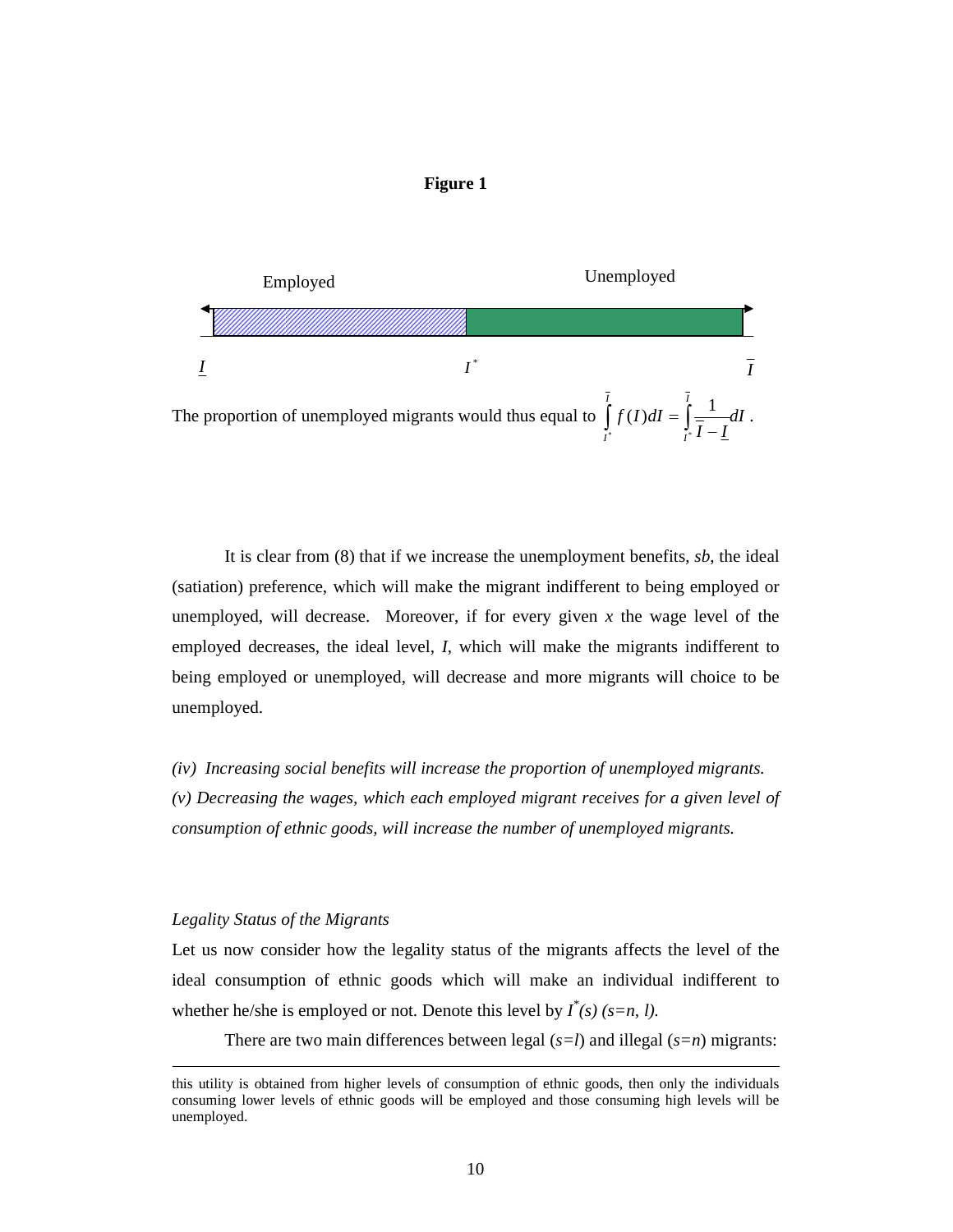- (1) Unemployed legal migrants obtain higher social benefits from the host country while illegal migrants may not even obtain any. Unemployed illegal migrants may obtain assistance from the legal migrants and from family at the home country. Thus, it holds that  $sb(l) > sb(n) \geq 0$ .
- (2) Legal immigrants earn, on average, higher wages than illegal migrants: Legal migrants pay taxes while illegal migrants do not pay taxes. The gross income of the legal migrants may or may not be higher than that of the illegal migrants. The net income of the legal migrants may be greater or lower than the illegal migrants. However, if the expected income is taken into consideration over the life span, the legal migrants income would be greater than that of the illegal migrant since the illegal migrant has a probability of being caught and deported. Thus, it holds that  $w(l) \geq w(n)$ .

We may conclude from results *(iv)* and *(v)* that

*(vi)* If both the illegal and legal migrants earn the same wages, then  $I^*(n) > I^*(l)$ . Thus, *the unemployment level of the illegal migrants will be lower than that of the legal migrants.* 

*(vii)* Since  $w(l) \geq w(n)$ , then if the unemployment benefits the illegal migrant obtains *are zero or very close to zero*  $sb(n) = 0$ *, then*  $I^*(n) > I^*(l)$ . Thus, the unemployment *level of the illegal migrants will be lower than that of the legal migrants.* 

From *(i)*, *(vi)* and *(vii)* we obtain that

*(viii) If the wages the legal and illegal migrants' earn are identical, on average, the illegal migrants will consume less ethnic goods than the legal migrants.* 

#### *Expected Consumption of Ethnic Goods*

Let us now calculate the expected amount of consumption of ethnic goods by both the employed and unemployed migrants. Denote by  $E|X^*|$  the expected amount of consumption of ethnic goods by all the migrants together.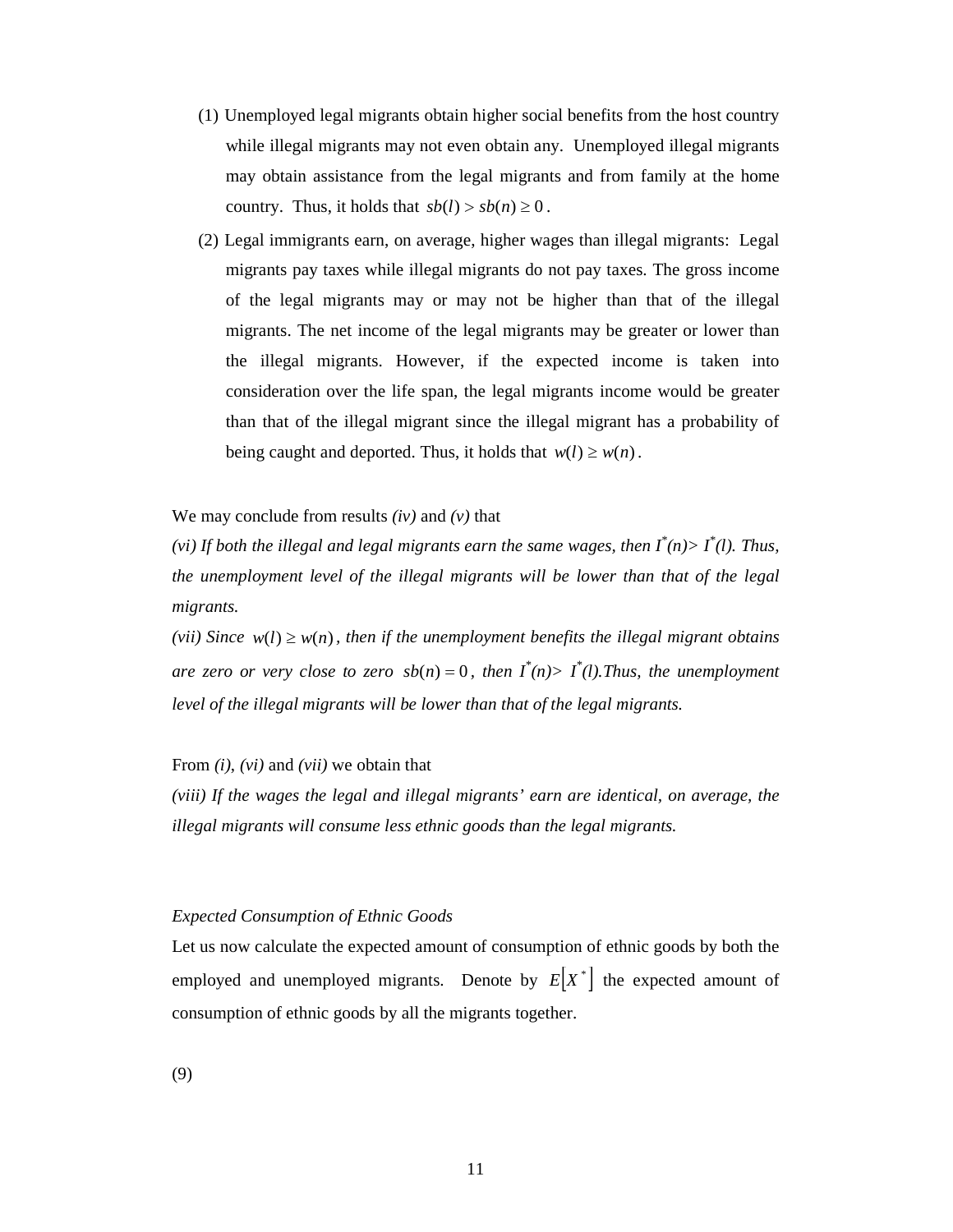$$
E[X^*] = \int_{\underline{I}} I^{*(i)} x_i^* (em, l) \frac{1}{\overline{I} - \underline{I}} dl + \int_{I^*(i)}^{\overline{I}} x_i^* (un, l) \frac{1}{\overline{I} - \underline{I}} dl + \int_{\underline{I}} I^{*(i)} x_i^* (em, n) \frac{1}{\overline{I} - \underline{I}} dl + \int_{I^*(i)}^{\overline{I}} x_i^* (un, n) \frac{1}{\overline{I} - \underline{I}} dl
$$

It is clear that as the social benefits increase (both for the legal and illegal migrants), more migrants will be unemployed, and since the unemployed consume more ethnic goods than the employed migrants, increasing the social benefits will increase the

expected (average level of) consumption of ethnic goods:  $\frac{\partial E[X^*]}{\partial \theta} > 0$  $\mathbb{L}$ ∂ ∂ *sb*  $\frac{E[X^*]}{2} > 0$ .

*Wages, consumption of ethnic goods, and the expected consumption of ethnic goods*  We assume that migrants and the local population are not identical. As long as the migrants hold on to their ethnicity, the local population will not recognize them as full substitutes to the local population and the local workers will not always be willing to cooperate entirely with them. Using the examples presented in the appendix, if a Moslem migrant prays five times a day, this may well disturb his interaction with the local workers, and, as such, the local workers may not want to work enthusiastically with him. If a migrant Jew will only eat kosher food, this may limit the places the workers can go to a "working lunch," which may affect productivity and the willingness of the local population to work with the migrants, etc. In other words, migrants that hold on to their ethnicity may affect their productivity via their interaction with the local population. As a result of the consumption of these ethnic goods the level of efficiency of the migrants decreases. The decline in productivity and efficiency can result from such hostile activities by the local population as harassing the members of the migration group, not cooperating with them, discriminating against them, and so on. Such activities decrease the migrants' productivity, and thus their efficiency.<sup>13 14</sup> <sup>15</sup>

<sup>&</sup>lt;sup>13</sup> This is similar to the cooperation and harassment activities described in insider-outsider theory (Lindbeck and Snower, 1998).

<sup>&</sup>lt;sup>14</sup> Assimilation is not always beneficial for the minority; see Epstein (2003) for a discussion of migrant assimilation. For now, we ignore such possibilities, but we will return to them later in this paper.

<sup>15</sup> Another reason for the difference in the levels of efficiency between migrants and the local population can be seen in Kahanec (2006). He shows that in a world where heterogeneous skills are available in skill-specific social networks these efficiency differentials systematically expose minority and majority peoples to different incentives that concern skill choice, and depending on the equilibrium organization of skill acquisition, make them acquire different (combinations of) skills.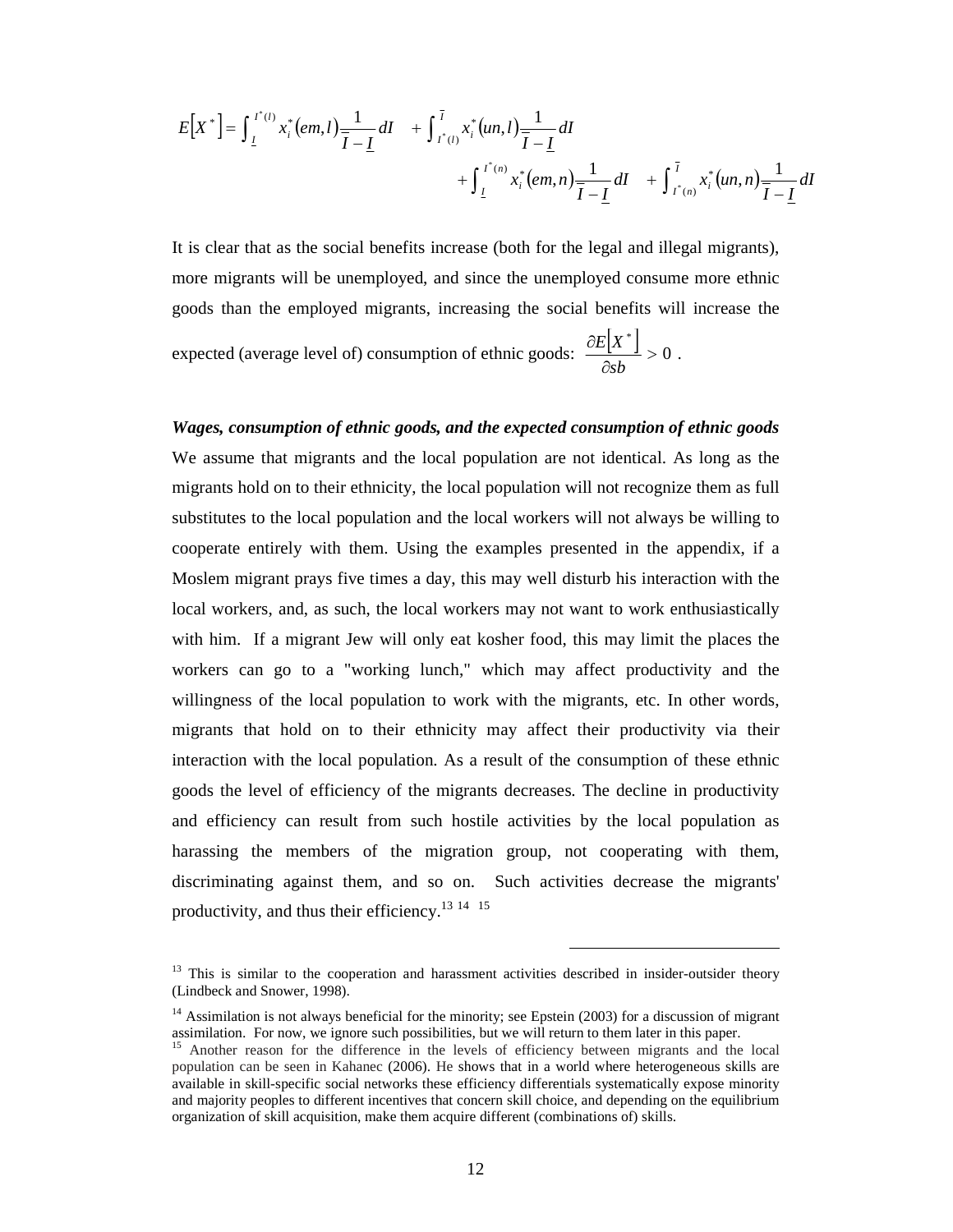Let us now discuss the migrant's wages *w*. The wages are determined by the actions taken by the migrants, and the general attitude of the population to the migrants. This attitude is reflected in the average level of consumption of ethnic goods,  $E|X^*|$ , which is a function of the consumption of social traits of both the employed and unemployed migrants. The more ethnic goods the migrants consume, the more they distinguish themselves from the local population. This will decrease the willingness of the local population to work with them, and will increase the "harassment" activities of the local population. It is therefore assumed that the wages are a function both of the consumption of the ethnic goods of the unemployed and employed migrants and the individual level chosen by the employed migrant,  $x_i^*$ :  $w_i(E[X^*], x_i^*)$  such that <sup>16</sup>

(10) 
$$
\frac{\partial w_i\left(E[X^*], x_i^*\right)}{\partial E[X^*]} < 0 \text{ and } \frac{\partial w_i\left(E[X^*], x_i^*\right)}{\partial x_i^*} < 0
$$

As we have shown above, the consumption of ethnic goods is a function of different parameters. In particular, it is a function of the unemployment benefits *sb*:  $w_i = w_i (E[X^*(sb)], x_i^*(sb)).$ 

Increasing unemployment benefits will thus have two direct effects: First, the consumption of ethnic goods for those migrants, who are employed but decide to become unemployed, will increase, and secondly, the consumption of ethnic goods will not change for those migrants who decide to remain employed. On the whole, the expected consumption of ethnic goods will increase and as a result wages will decrease:

$$
(11)\ \frac{\partial w_i}{\partial s b} = \frac{\partial w_i \left(E\big[X^*(sb)\big],x_i^*(sb)\big]}{\partial E\big[X^*(sb)\big]} \frac{\partial E\big[X^*(sb)\big]}{\partial sb} + \frac{\partial w_i \left(E\big[X^*(sb)\big],x_i^*(sb)\big)}{\partial x_i^*(sb)} \frac{\partial x_i^*(sb)}{\partial sb} < 0
$$

 $\overline{a}$ 

<sup>16</sup> In terms of the production function described in the appendix we may write *d* as a function of wages and unemployment benefits.  $d_i() = d \left( E \left[ X^*(w_{ir}, sb), x_i^*(w_{ir}, sb) \right] \right)$ .

An important consequence of such differentiation is that wages per efficiency unit of minority and majority labor typically differ since these are no longer perfect substitutes.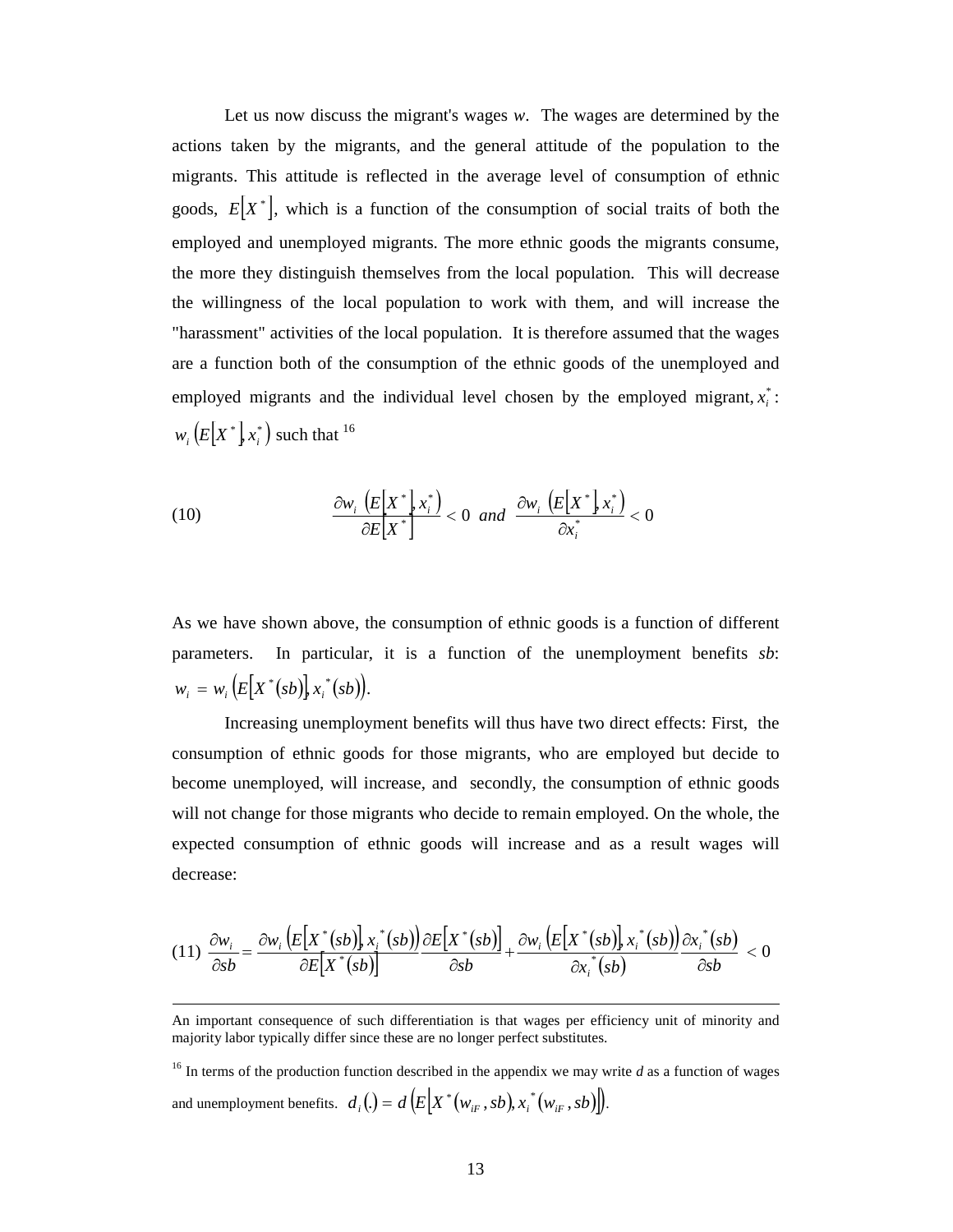Increasing the social benefits, *sb,* will increase the unemployment level and the consumption of ethnic goods. Since wages will now decrease, some employed migrants will choose to become unemployed, and thus the consumption of ethnic goods will increase, which will again decrease wages. <sup>17</sup>

Increasing the social benefits of the unemployed will increase the consumption of ethnic goods and decrease wages. Decreasing the wages of the migrants will decrease the number of the employed, and increase again the consumption of ethnic goods. Thus,

*(ix) Increasing the social benefits of the unemployed will increase consumption of ethnic goods decreasing employment and wages.*

#### *Illegality of the Migrants*

As presented above, if the legal and illegal migrants earn similar wages while the illegal migrants do not earn social benefits and the legal do, the illegal workers will consume less ethnic goods than the legal. (This argument may also hold in the case where the illegal workers earn less than the legal workers. Since the consumption of ethnic goods is costly, decreasing earnings will also decrease the consumption of ethnic goods. Thus, there would be thus two opposite effects: as income decreases, the consumption of ethnic goods also decreases, while/maybe start a new sentence here with "on the other hand" a decrease in income decreases the opportunity of purchasing, and thus also decreasing the consumption of ethnic goodsThus there

 $17$  Using the analysis presented in the appendix: assume that the wages of the local population are fixed at a level of  $w_L$ , thus using the analysis presented in the appendix  $d(E[X^*(w_F, sb)]) w_L = w_F$ . Since  $\frac{dd(E[X^*])}{\sqrt{E[X^*]}} = \frac{\partial d(E[X^*])}{\sqrt{E[X^*]}}$  $\left[ \overline{X^{*}}\right] ^{\perp}$  $\left[\begin{matrix} X^* \end{matrix}\right]_{>0}$ \* \*  $\frac{1}{\epsilon}$  =  $\frac{\partial d}{\partial E}$   $\frac{E[X^*]}{E[X^*]}$   $\frac{\partial E[X^*]}{E[X^*]}$ ∂ ∂ ∂ ∂ = *F*  $\partial E[X^*]$   $\partial w_F$  $E|X$  $E|X$ *d E X dw*  $\frac{dd}{dx}\left(\frac{E[X^*]}{X}\right) = \frac{\partial d}{dx}\left(\frac{E[X^*]}{X}\right) \frac{\partial E[X^*]}{\partial x} > 0$ . Assuming that the wages are greater than one.  $(E|X^*(w_F, sb))$  $\left[ \overset{\cdot }{X}^{\ast }\right]$  $\frac{(b, sb)}{s} \frac{\partial E[X^*(w_F, sb)]}{\partial w_L}$   $w_L = 1$ \*  $\frac{((w_F, sb))}{(w_F, sb)} \frac{\partial E[X^*(w_F, sb)]}{(w_F, sb)} w$ ∂ ∂ ∂ ∂ *L F*  $\frac{F}{\epsilon}$   $\frac{F}{\epsilon}$   $\frac{F}{\epsilon}$   $\frac{F}{\epsilon}$   $\frac{F}{\epsilon}$   $\frac{F}{\epsilon}$   $\frac{F}{\epsilon}$   $\frac{F}{\epsilon}$   $\frac{F}{\epsilon}$   $\frac{F}{\epsilon}$   $\frac{F}{\epsilon}$   $\frac{F}{\epsilon}$ *w*  $E|X^*(w_F, sb)$  $E|X$  $\frac{d(E[X^*(w_F, sb)])}{\sum_{r=1}^{N} |W_r(s)|} \frac{\partial E[X^*(w_F, sb)]}{\partial w_r} w_r = 1$ .Namely,  $(E|X^*(w_F, sb))$  $\left[ \overset{\cdot }{X}^{\ast }\right]$  $|X^*({w_F}, sb)|$ *F*  $W_L$  $F_F$ , *SO* JJJ *O***L**[A  $W_F$  $W_F$  *w*  $E|X^*(w_F, sb)$  $E|X$  $d(E[X^*(w_F, sb)]) \partial E[X^*(w_F, sb)]$  1 \*  $\frac{((w_F, sb))}{(w_F, sb)} \frac{\partial E[X^*(w_F, sb)]}{(w_F, sb)}$ ∂ ∂ ∂ ∂ thus,  $0 < \frac{dd \left( E[X^*] \right)}{1} < 1$  $\frac{dd\,\left(E[X^*\right])}{\sqrt{2}}$  $dw_F^f$  $\frac{dd (E[X^*])}{dt}$  < 1. The solution of  $d(E[X^*(w_F, sb)])$   $w_L = w_F$  would be in a diagram with  $w_F$  on one axis and  $dw_L$  on the other we

 $\overline{a}$ 

would get that the  $45^{\circ}$  line intercepts with the function  $d w_L$  at the equilibrium wage of the migrations.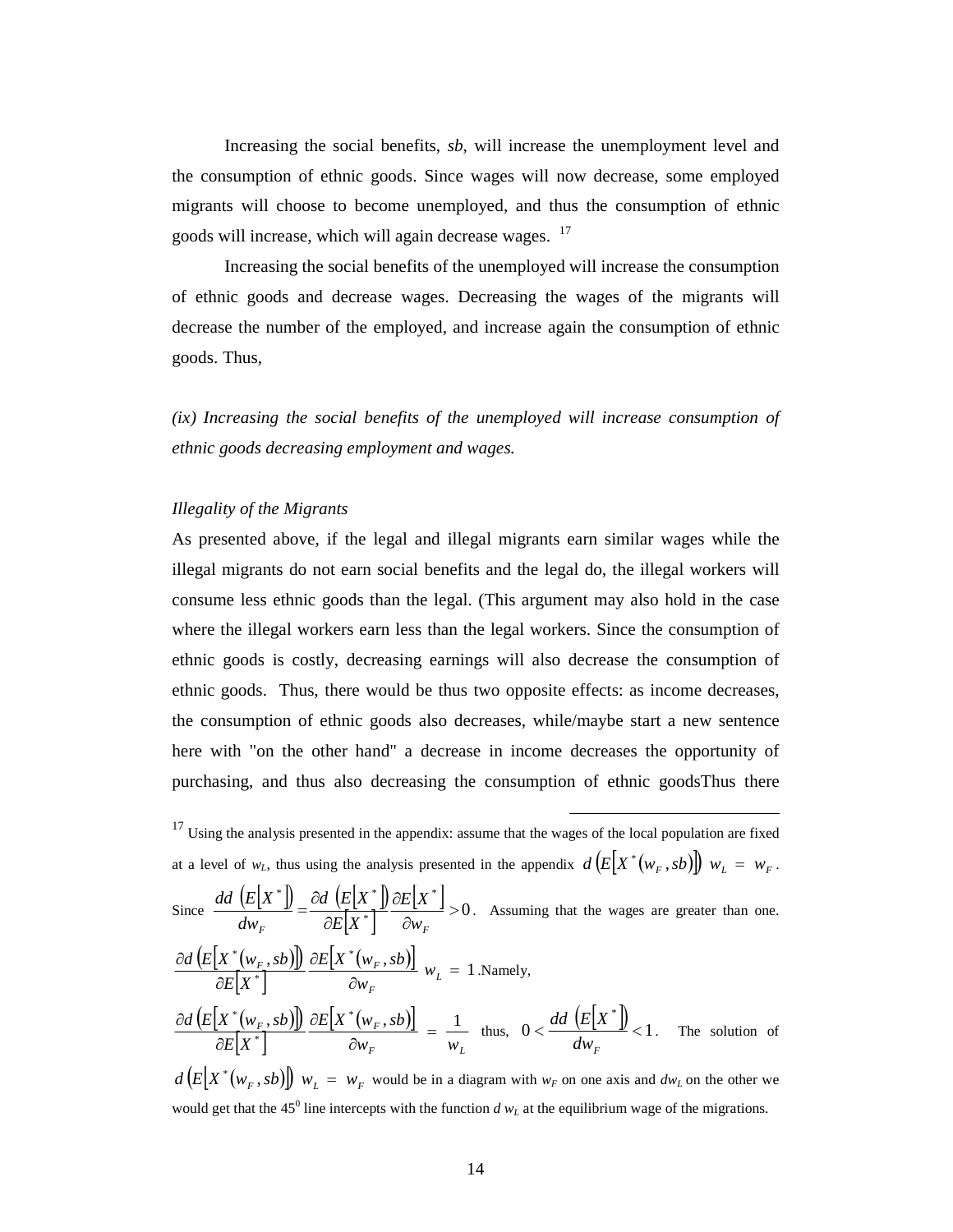exists a situation under which the illegal migrants will consume more ethnic goods than the legal migrants.

We can conclude that

*(x) there exis/ conditions under which increasing the illegal migration population will:* 

 *a. decrease the expected consumption of ethnic goods,* 

*b. increase the wages of the legal migration* 

*c. decrease the consumption of ethnic good by the legal migrants* 

*d. increase assimilation.* 

This last result states that increasing the number of illegal migrants may well increase the assimilation of the legal migrants. In order for this to happen the wages of the illegal migrants should not be too low, and the illegal migrants should not gain from social benefits, if unemployed.

If there is a quota for the number of migrants, then the optimal strategy would be to divide it between legal and illegal migrants. With time, the number of illegal migrants can decrease while the number of legal migrants increases.

In a dynamic setting, when permitting migration, there should be both legal and illegal migration. Over time the number of illegals should decrease while increasing the number of legals. This is true since the illegal migrants will allow the assimilation of the legal migrants, and new legal migrants entering will be assimilated easier since the expected consumption of ethnic goods will be lower as a result of the assimilation of the former migrants.

We conclude from this that illegal migrants may well play a positive role in the assimilation of migrants into the host country.

### **3. Concluding Remarks**

We developed a model that deals with the relationship between the welfare state, the choice of social traits, the consumption of ethnic goods, the employment of migrants, and their legal status. We begin by showing that wages earned by the migrants depend on their assimilation level. We then continue to look at the choice of the migrants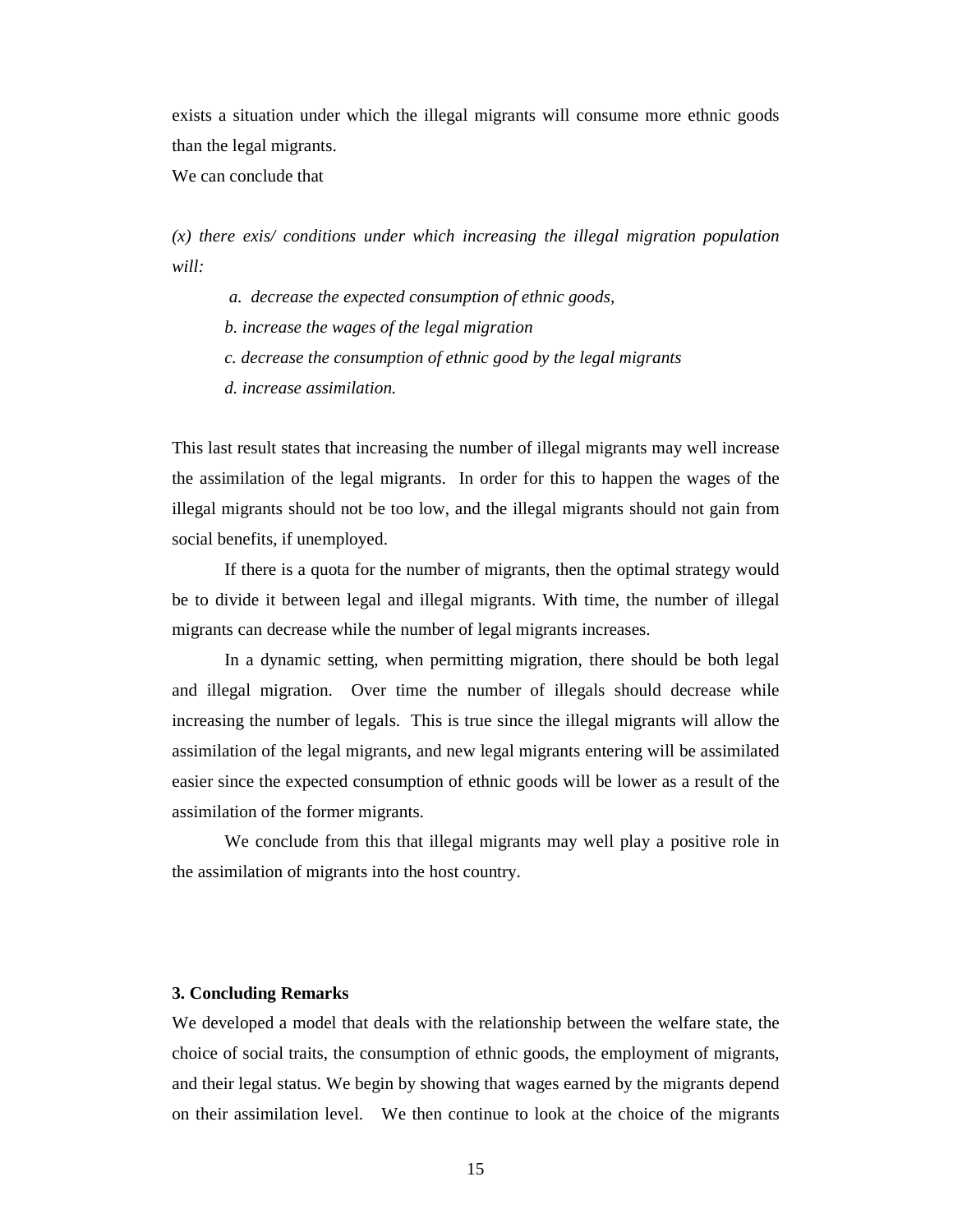with regard to the consumption of ethnic goods. This consumption makes the migrants differ from the local population, and as a result affects their wages. We show that if wages are a function of the level of consumption of ethnic goods, then those migrants, who have low ideal preferences for consumption of these items, will tend to be employed while the others remain unemployed. The average level of consumption of ethnic goods of the employed will be lower than that of the unemployed.

Illegal migrants may well choose to consume less ethnic goods than the legal migrants. As a result, this will affect the expected average level of consumption of ethnic goods by the migrants and affect the willingness of the local population to accept then.

In our model, migrants have to choose their level of social traits and consumption of ethnic goods. Each migrant has his/her own ideal traits, and given the average level in the society, chooses his consumption level. As the consumption increases, the migrants differ from the local population, and assimilate less. Less assimilation affects the reaction of the local population towards the migrants and their willingness to accept them. This affects wages and unemployment, and thus social benefits affect the level of the migrant's chosen social traits. Therefore, countries providing high welfare benefits create a trap in which the migrants who receive these benefits consume a larger amount of ethnic goods, thus decreasing the willingness of the local population to accept them into the economy. This unwillingness of the local population to accept them increases their probability of being dependant on the welfare state.<sup>18 19</sup> On the other hand, illegal migrants *may* well play an important role in the assimilation of the legal migrants. The employed illegal migrants decrease the average consumption of ethnic goods which increases the willingness of the local population to accept the migrants. This increases the migrants' wages and willingness to work, and decreases the dependency of the legal migrants on the welfare state.

<sup>&</sup>lt;sup>18</sup> In the USA in 1996 it was determined that migrants, less than three years in the country, will not receive food stamps. This would increase the consumption of ethnic goods by the unemployed and decrease the probability of being unemployed.

<sup>&</sup>lt;sup>19</sup> The results presented also add to the blossoming literature on the majority – minority conflict and its resolution, assimilation, and the reestablishment of cultural identity (see, for example, Gradstein and Justman, 2005, Anas, 2002, Bisin and Verdier, 2000, Dustmann, Fabbri and Preston, 2004, and Lazear, 1999).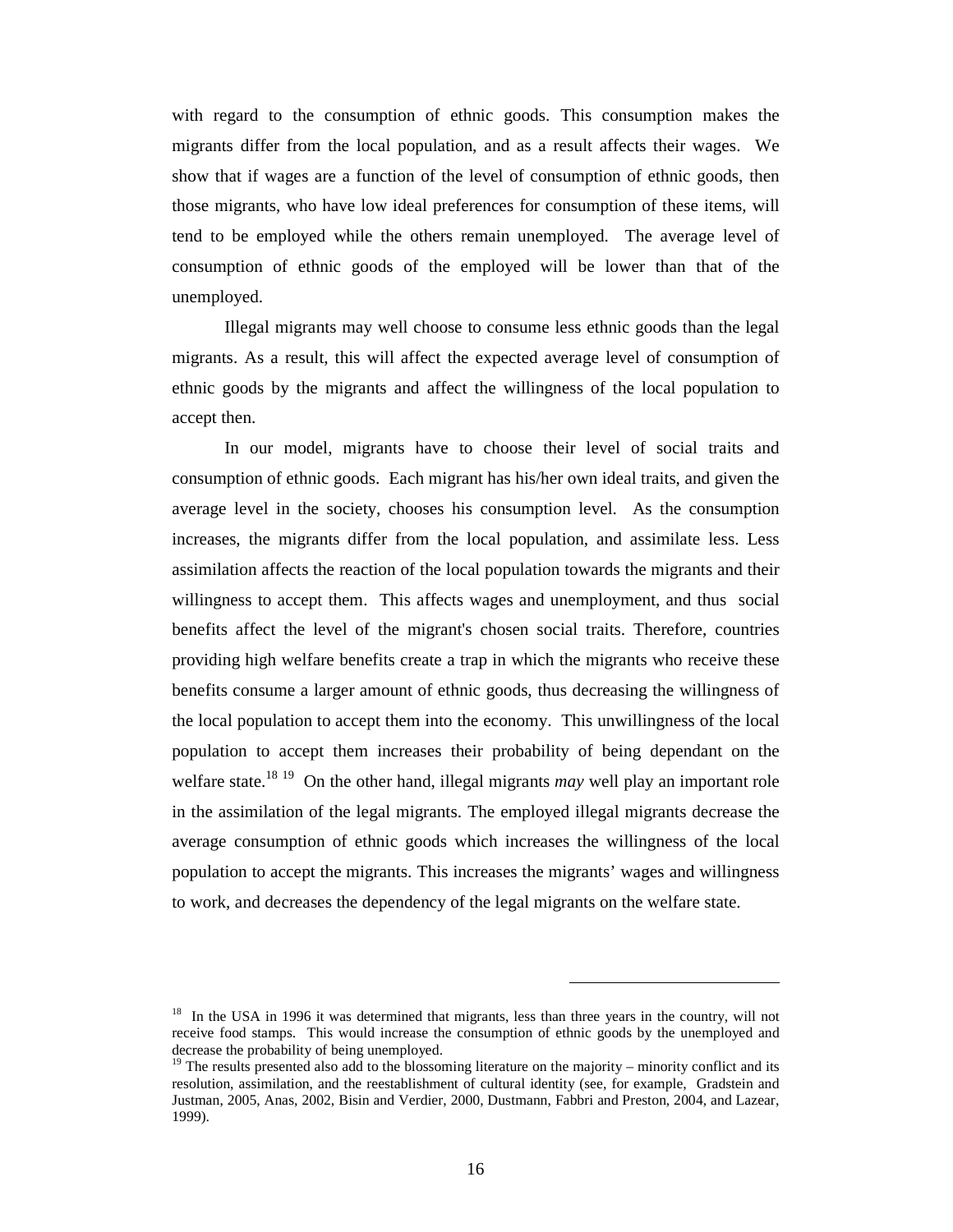#### **References**

- Akerlof, George A., and Rachel E. Kranton (2000). "Economics and Identity." *Quarterly Journal of Economics,* 115, 715-753
- Anas, A., (2002), Prejudice, Exclusion and Compensating Transfers: The Economics of Ethnic Segregation, *Journal of Urban Economics*, 52 (3), 409-32.
- Bisin, A. and T. Verdier, 2(000), "Beyond the Melting Pot": Cultural Transmission, Marriage, and the Evolution of Ethnic and Religious Traits, *Quarterly Journal of Economics*, August, 955-988.
- Bauer, T., M. Lofstrom and K.F. Zimmermann, (2000), "Immigration Policy, Assimilation of Immigrants and Natives' Sentiments Towards Immigrants: Evidence from 12 OECD Countries", *Swedish Economic Policy Review*, 7, pp. 11-53.
- Berman E., (2000), "Sect, Subsidy and Sacrifice: An Economist's View of Ultra-Orthodox Jews" *Quarterly Journal Of Economics,* 115(3), 905-953(49)
- Berman, E., K. Lang and E. Siniver (2003): "Language-Skill Complementarily: Returns to Immigrant Language Acquisition", *Labour Economics,* 10, pp.265- 290.
- Boeri, T., G. Hanson and B. McCormick, (2002), *Immigration Policy and the Welfare System*, Oxford, Oxford University Press.
- Borjas, G.J. (2000): "Ethnic Enclaves and Assimilation", *Swedish Economyc Policy Review,* 7, 89-122.
- Brekke K. .A., K. Snorre and N. Karine, (2003), An economic model of moral motivation, *Journal of Public Economics*, 87 (9), pp. 1967-1983(17)
- Chiswick, B.R., (1978), The Effect of Americanization on the Earnings of Foreign-Born Men, *Journal of Political Economy*, 86 (5), 897-922.
- Chiswick, B.R (1991): "Speaking, Reading, and Earning among Low-skilled Immigrants", *Journal of Labor Economics,* Vol. 9, No. 2, pp.149-170.
- Chiswick, B.R (1998): "Hebrew Language Usage: Determinants and Effects among Immigrants in Israel", *Journal of Population Economics,* 11, pp.253-71.
- Chiswick, Carmel U. (2009) "The Economic Determinants of Ethnic Assimilation." *Journal of Population Economics*, 22(4), 859 - 880
- Constant, A. and K.F. Zimmermann, (2005), "Immigrant Performance and Selective Immigration Policy: A European Perspective" National Institute Economic Review, 194, 94-105.
- Constant, A., Gataullina L. and K.F. Zimmermann, (2009), "Ethnosizing Immigrants" *Journal of Economic Behavior and Organization*, 69(3), 274-287
- Culter, D.M and E.L. Gleaser (1997): "Are Ghettos Good or Bad?", *Quarterly Journal of Economics,* 112(3), 827-872.
- Dustmann, C. (1997): "The Effects of Education, Parental Background and Ethnic Concentration on Language", *The Quarterly Review of Economics and Finance,* Vol. 37, pp. 245-262*.*
- Dustmann, C., F. Fabbri, and I. Preston, (2004), Ethnic Concentration, Prejudice and Racial Harassment of Minorities, Manuscript, University College, London.
- Epstein, G.S. (2003), Labor Market Interactions Between Legal and Illegal Minorities, *Review of Development Economics*, 7(1), 2003, 30-43*.*
- Epstein G. S. (2007), Extremism within the families, *Journal of Population Economics*, 20, 707-715.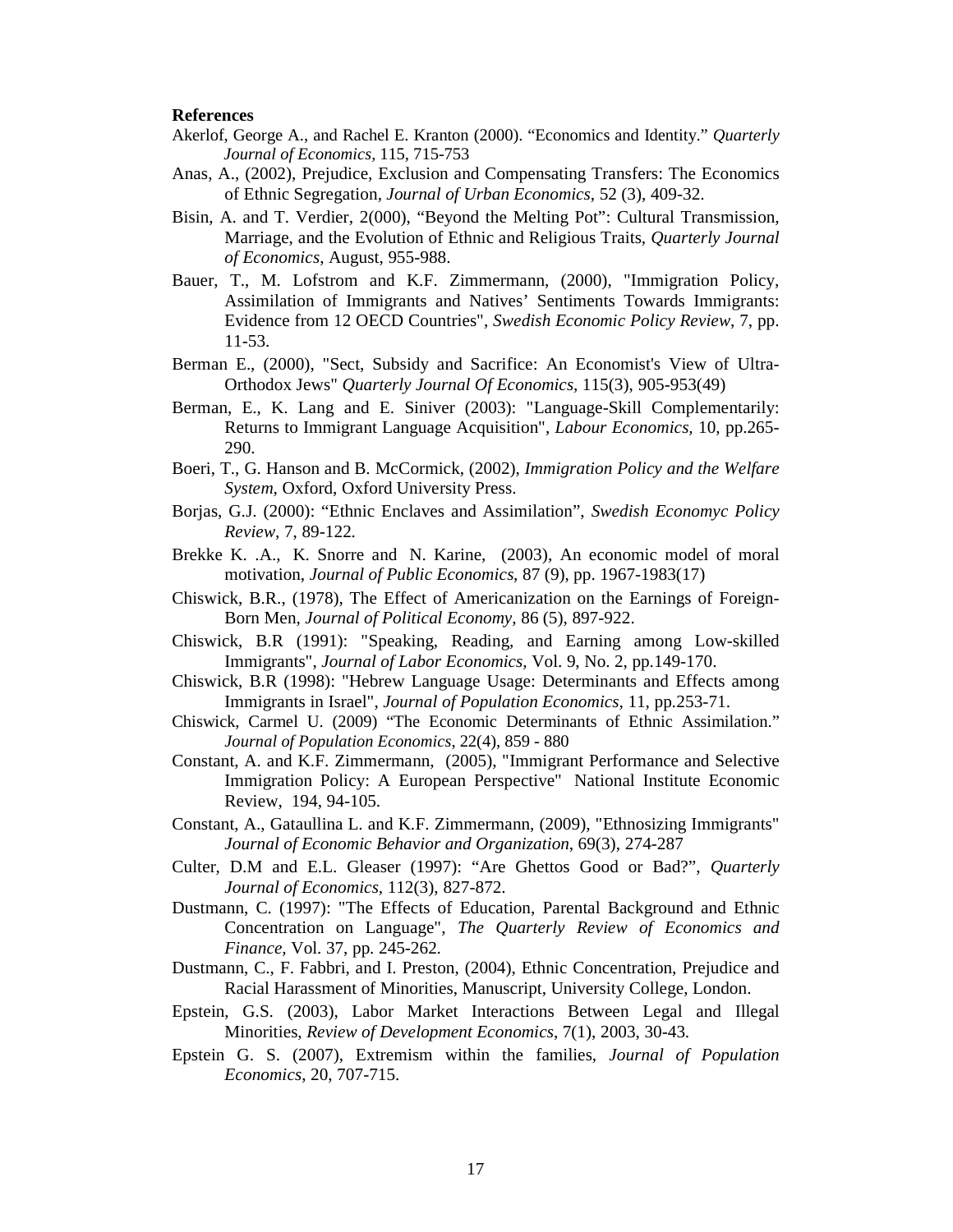- Epstein, G. S. and Hillman, A.L., (2003), "Unemployed Immigrants and Voter Sentiment in the Welfare State", *Journal of Public Economics*, 1641-1655.
- Epstein G.S. and Gang Ira N., (2006), "Ethnic Networks and International Trade", in *Labor Mobility and the World Economy* Federico Foders and Rolf J. Langhammer (ed), Springer (Berlin, Heidelberg), 85-103.
- Erickson, J. A., (1992), "Adolescent Religious Development and Commitment: A Structural Equation Model of the Role of Family, Peer Group, and Educational Influences" *Journal of the Scientific Studies of Religion,* XXXI, 131-152
- Gang, I.N. and Rivera-Batiz, F. (1994), Labor Market Effects of Immigration in the United States and Europe: Substitution vs. Complementarity, *Journal of Population Economics*, 7, 157-175.
- Gradstein, M. and M. Justman, (2005), The Melting Pot and School Choice, manuscript, *Journal of Public Economics,* 89, 871-896.
- Hays, B.C. and Pittelkow Yvonne, (1993), "Religioun Belifs, Transmission and the Family: An Australian Study" *Journal of Marriage and the Family*, LV 755- 766.
- Kahanec, M., (2006), Ethnic Specialization and Earnings Inequality: Why Being a Minority Hurts but Being a Big Minority Hurts More, IZA DP number 2050
- Lazear, E. P., (1999), Culture and Language, *Journal of Political Economy*, 107 (6, pt. 2), S95-S126.
- Lindbeck, A. and D.J. Snower, (1988), Cooperation, Harassment, and Involuntary Unemployment, An Insider-Outsider Approach, *American Economic Review*, 78(1) 167-188.
- McManus, W.S., W. Gould, and F. Welch (1983): "Earning of Hispanic Men: The Role of English Language Proficiency", *Journal of Labor Economics*, 1, pp.101-130.
- Pendakur, K. and R. Pendakur (2002): "Language as both Human Capital and Ethnicity", *The International Migration Review,* 36, pp.147-177.
- Schultz-Nielsen, M. L. and A. Constant (2004), 'Employment Trends for Immigrants and Natives,' in: T. Tranaes and K. F. Zimmermann *Migrants, Work, and the Welfare State*, Odense, University Press of Southern Denmark, pp. 119-146.
- Shapiro, C. and Stiglitz, J., (1984). Equilibrium unemployment as a worker discipline device. *American Economic Review* 74, 433-44.
- Tranaes, T. and K. F. Zimmermann (2004), 'Migrants, Work, and the Welfare State: An Introduction,' in: T. Tranaes and K. F. Zimmermann *Migrants,*
- Venturini, A. (2004), *Post-War Migration in Southern Europe. An Economic Approach*, Cambridge, Cambridge University Press.
- Wildasin, D., 2004. Economic integration and the welfare state, in Social Union, Migration and the Constitution: Integration at Risk, CES-ifo Forum, Autumn Vol. 5, No. 3, 19-26.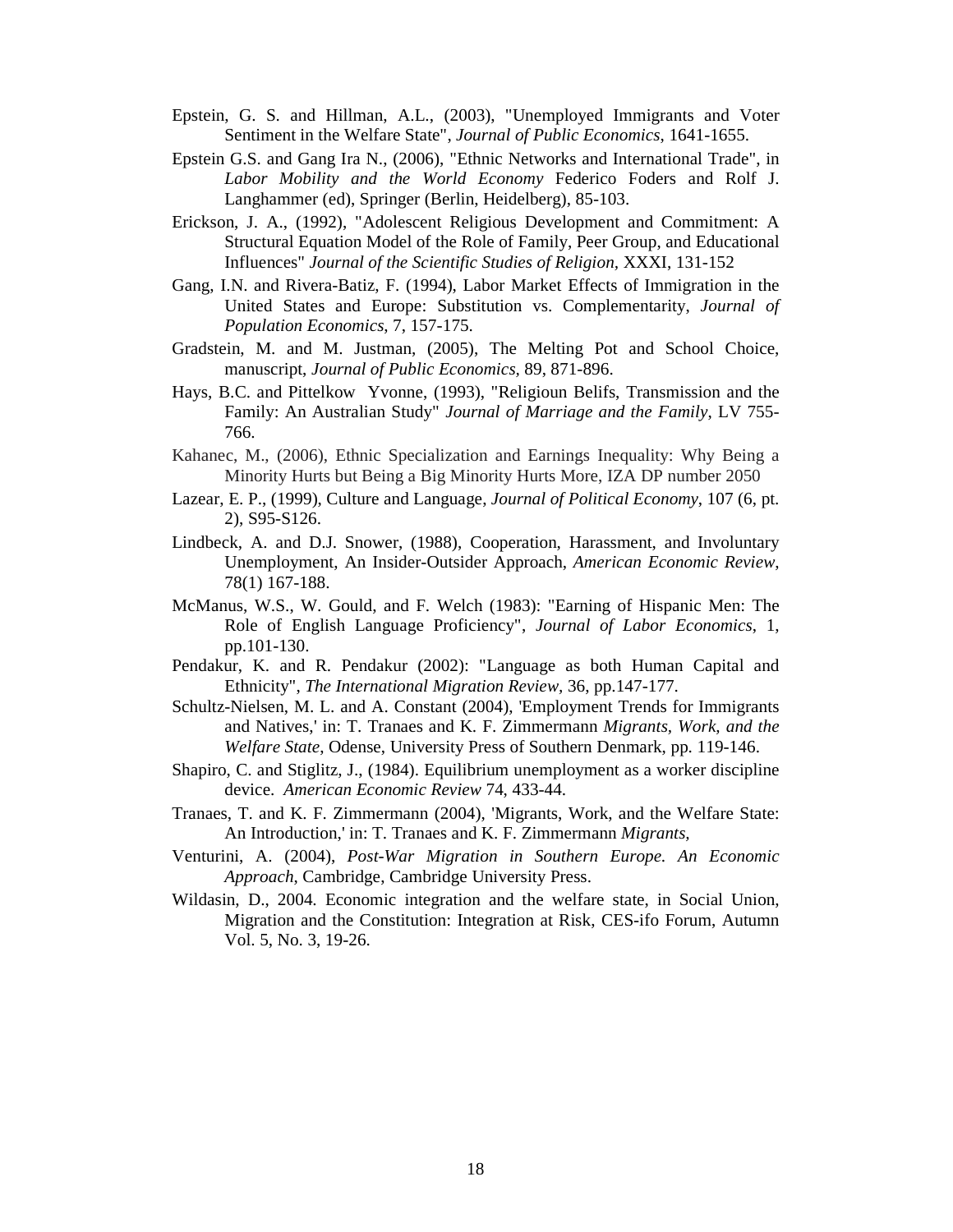#### **Appendix: Production and wages**

Consider a firm that has two factors of production: local workers,  $L<sub>L</sub>$ , and migrants, *LM .* For simplicity, we assume that there is only one group of migrants. We assume that migrants and the local population are not identical. As long as the migrants hold on to their ethnicity, the local population will not recognize them as fully substitutes to the local population and the local workers will not always be willing to cooperate fully with them. As presented in the paper, if a Moslem migrant prays five times a day, this may well disturb his interaction with the local workers and, as such, the local worker may not want to work enthusiastically with him. If a migrant Jew will only eat kosher food, this may limit the places the workers can go to a "working lunch" and may affect productivity and the willingness of the local population to work with the migrants, etc. In other words, migrants, that hold on to their ethnicity, may affect there productivity via their interaction with the local population.

We normalize the efficiency level of local workers to unity and the migrants' productive/efficiency level to equal  $d(.)$ .  $d(.)$  plays an important role in the determination of production and wages; aside from these, labor is homogeneous.

*d* (*l*), the migrants' productive/efficiency level  $(0 < d$  (*l*) $< 1$ ), is a function of the level of consumption of ethnic goods. As a result of the consumption of these goods the level of efficiency of the migrants decrease, as stated above this can be a result of different activities by the local population such as harassing the members of the migration group, not cooperating with them, discriminating against them, and so on. Such activities decrease the migrants' productivity and thus their efficiency.<sup>20</sup> *d* (*c*) reflects the productivity and efficiency of the migrants, relative to the local population. The representative firm's production function is given by

(A1) 
$$
Q_t(L) = f(L_t + d_t(L_t)),
$$

such that 
$$
\frac{\partial f(L)}{\partial L} > 0
$$
 and  $\frac{\partial^2 f(L)}{\partial L^2} < 0$ 

.

 $\overline{a}$ 

Let  $w_L$  be the local worker's wage, and  $w_F$  be the migrant's wage. We assume that the wages the local population and the migrants receive equals their marginal product values. We could assume that the local population has market power over their employers; this would not change our results.

<sup>&</sup>lt;sup>20</sup> Similar to the harassment activities in the insider-outsider theory (see, Lindbeck and Snower, 1998).